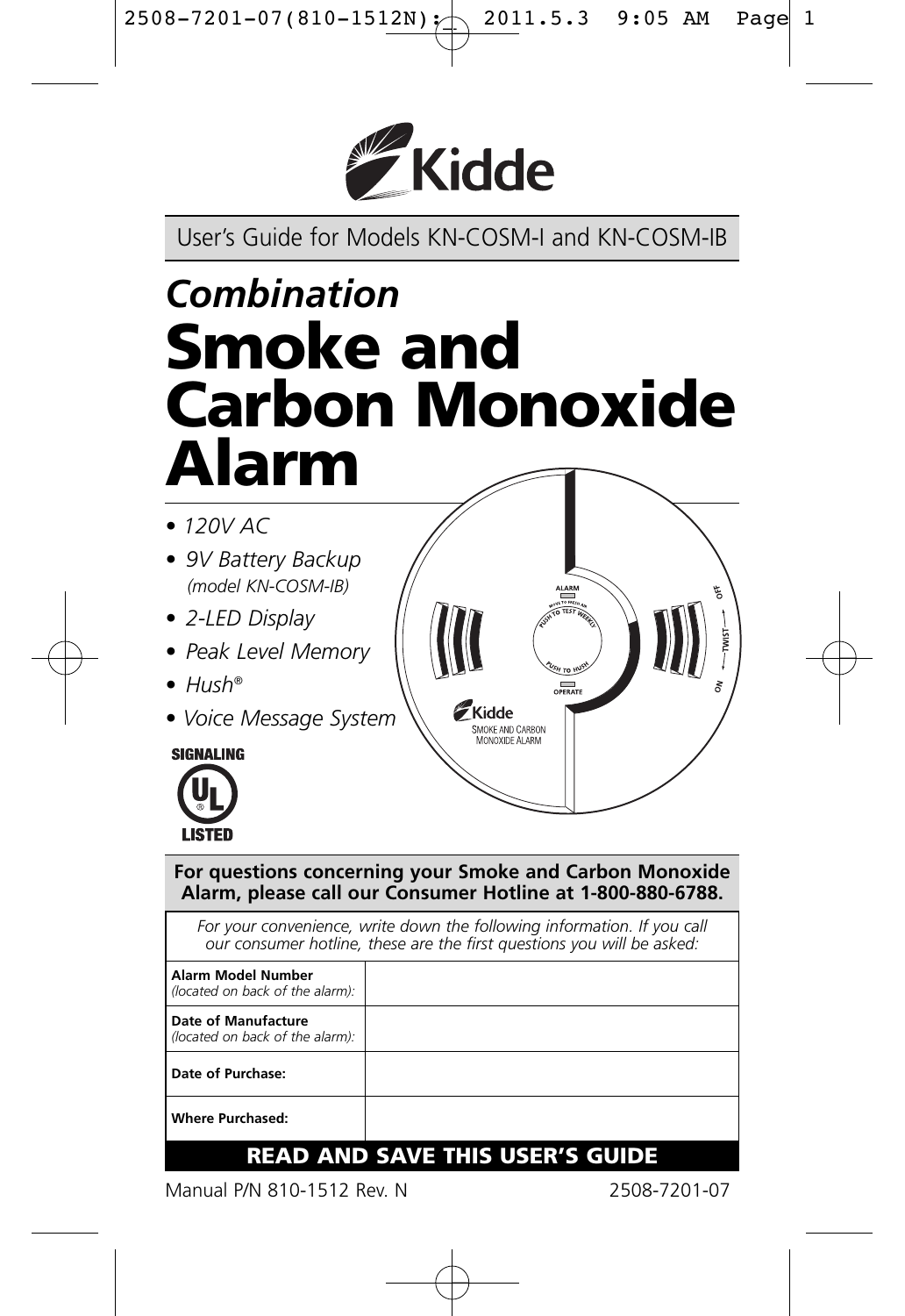### **Table of Contents**

| <b>Product View</b> Pages 2-3                                                                                                                                                                                  |  |
|----------------------------------------------------------------------------------------------------------------------------------------------------------------------------------------------------------------|--|
|                                                                                                                                                                                                                |  |
| <b>Installation Instructions</b><br>Step 1: Installation Instructions:                                                                                                                                         |  |
| A. Recommended Installation Locations Pages 8-10<br>B. Where Not to Install Page 10<br>Step 2: Wiring Instructions  Page 11-12<br>Step 3: Mounting Instructions Page 13-14<br>Step 4: Testing the AlarmPage 14 |  |
| <b>Operating Instructions</b>                                                                                                                                                                                  |  |
| Interconnect Feature  Page 15<br>Reset FeaturePage 16<br>Peak Level Memory  Page 16<br>LED Indicator Operation Page 17<br>Tamper Resist Feature Page 17-18                                                     |  |
| What to do if the Alarm Sounds                                                                                                                                                                                 |  |
| Smoke AlarmPages 18-19<br>Carbon Monoxide Alarm Pages 20                                                                                                                                                       |  |
| Alarm Removal/Battery Replacement Pages 21-22                                                                                                                                                                  |  |
| General Alarm Maintenance Pages 23-24                                                                                                                                                                          |  |
| <b>Carbon Monoxide Safety Information</b><br>General CO Information Page 24<br>Possible Sources  Page 24<br>Symptoms of CO Poisoning  Page 25-26                                                               |  |
| <b>Fire Safety Information</b>                                                                                                                                                                                 |  |
| Fire PreventionPage 27                                                                                                                                                                                         |  |
| <b>Industry Safety Standards</b>                                                                                                                                                                               |  |
| National Fire Protection Association  Page 27-28<br>California State Fire Marshall Page 28<br>Consumer Product Safety Commission. Page 28                                                                      |  |
| Limited Warranty and Service Information. Pages 29-30                                                                                                                                                          |  |
|                                                                                                                                                                                                                |  |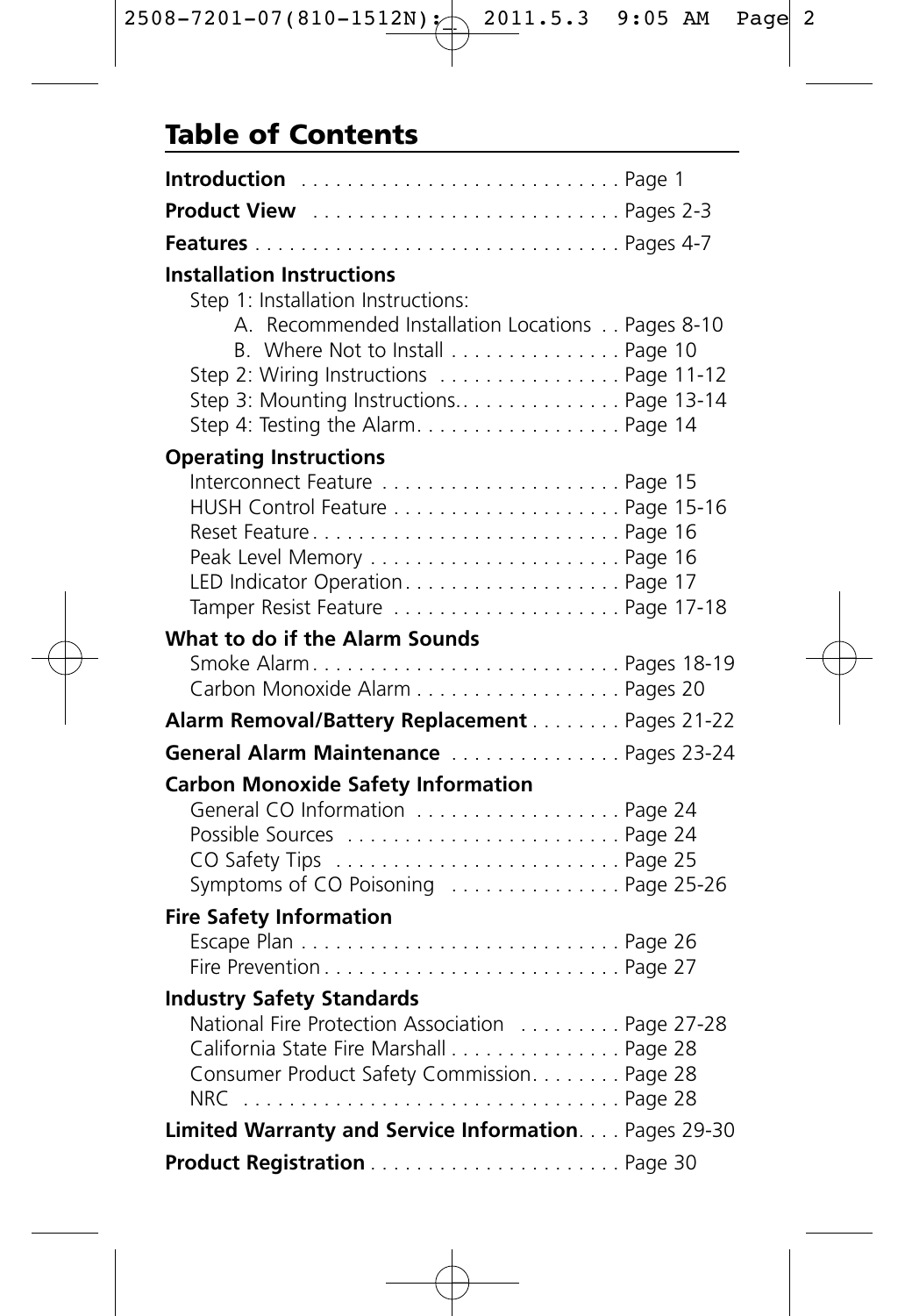# **Introduction**

Thank you for purchasing the Kidde Combination Smoke and Carbon Monoxide Alarm model # KN-COSM-I or # KN-COSM-IB. This alarm is suitable as a Single Station and/or Multiple Station (24 devices) alarm. This alarm has a seven-year limited warranty. Please take a few minutes to thoroughly read this user's guide, and save for future reference. Teach children how to respond to the alarms, and that they should never play with the unit. Your Kidde Smoke/CO Alarm was designed to detect both smoke and carbon monoxide from any source of combustion in a residential environment. It is not designed for use in a recreational vehicle (RV) or boat. If you have any questions about the operation or installation of your alarm, please call our toll free Consumer Hotline at 1-800-880-6788. The guide on Page 27 will help you determine the correct location of safety products that will help keep your home a safer place.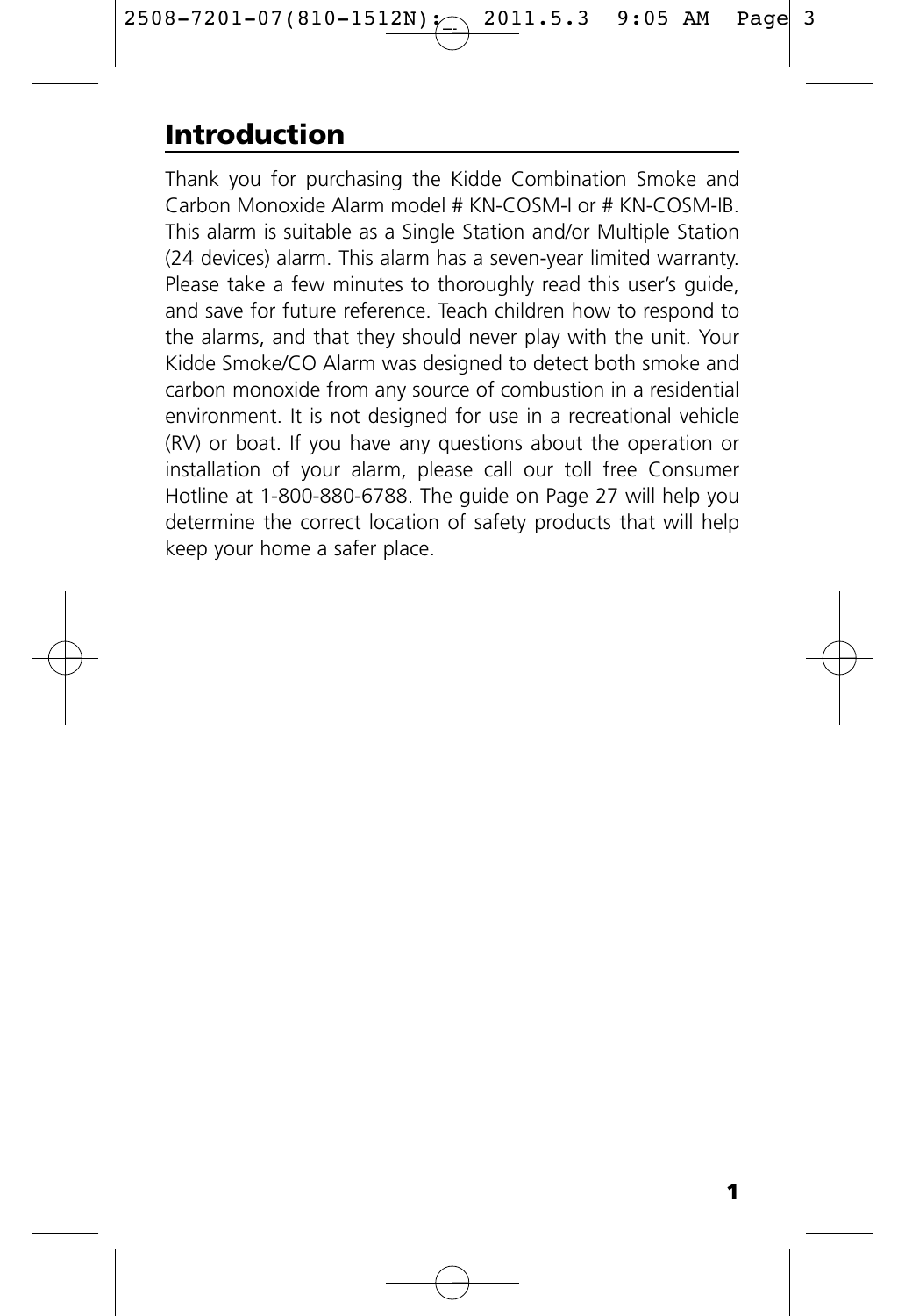# **FRONT**

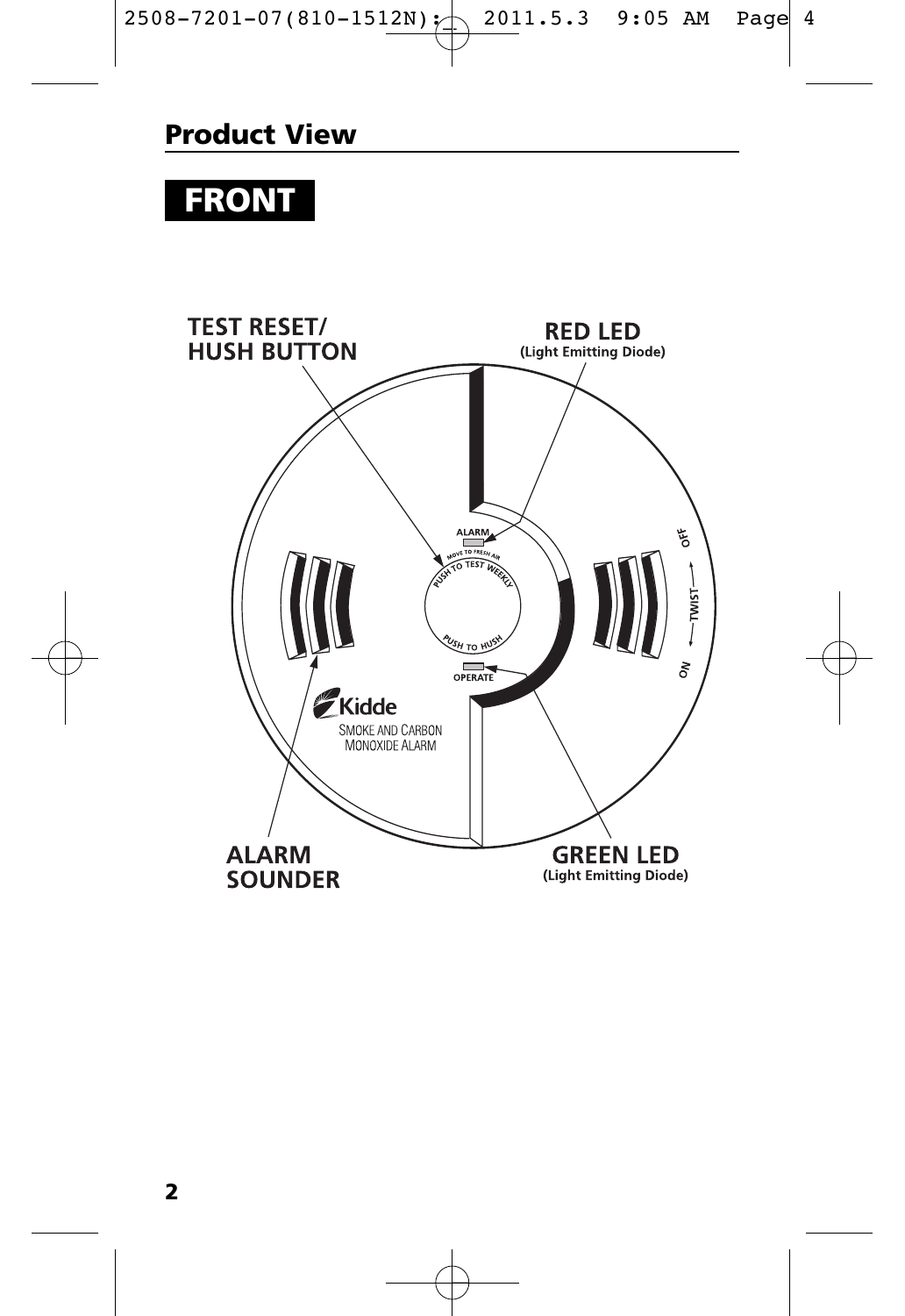# **BACK**



(Model KN-COSM-IB Only)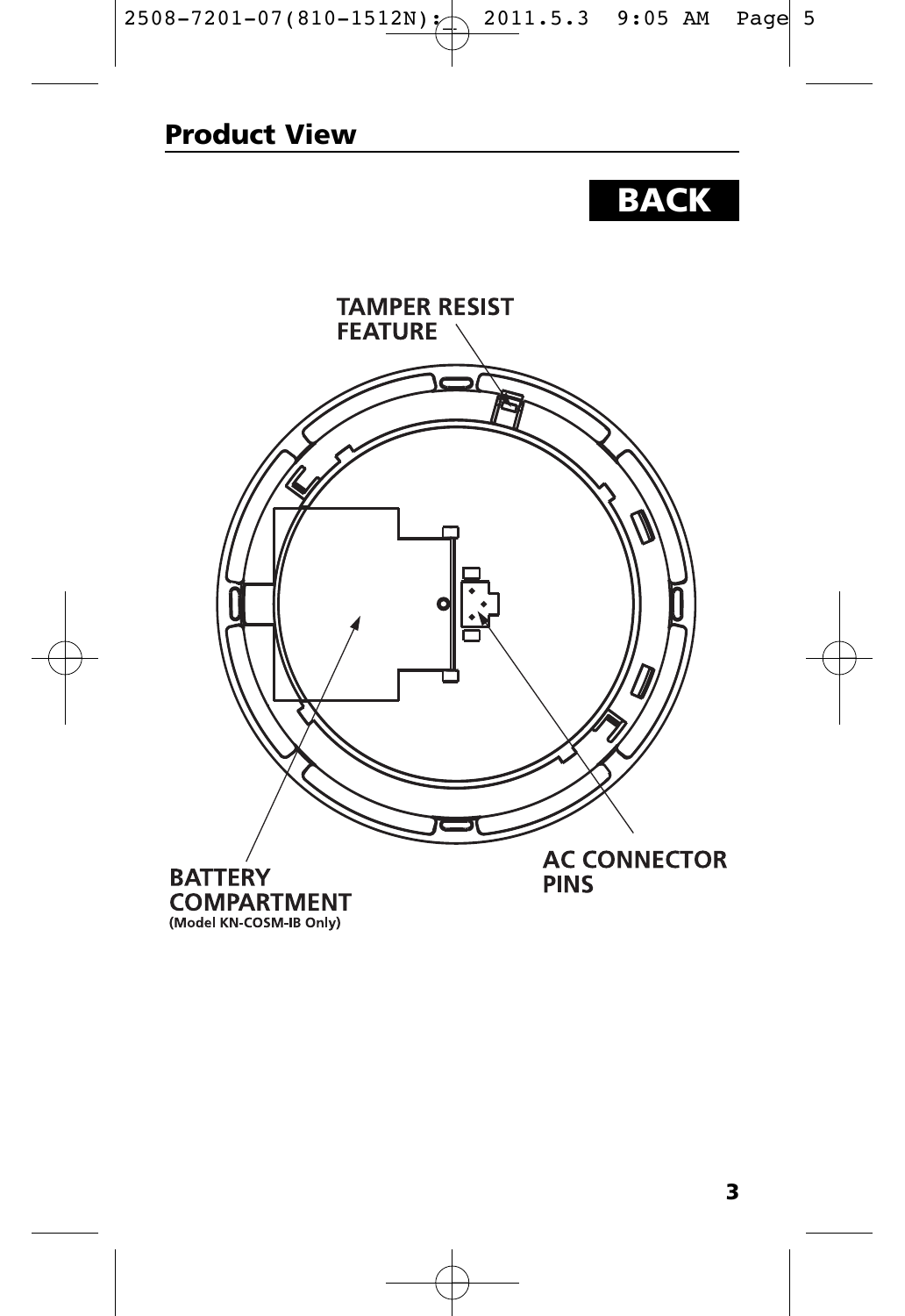### **Features**

- Loud 85 decibel alarm.
- Permanent independent smoke and carbon monoxide sensors.
- **Smoke alarm takes precedence** when **both** smoke and carbon monoxide are present.
- Powered by 120V AC (60 Hz, 25 mA max) wire-in connector. Model KN-COSM-IB is also equipped with a 9V battery backup.
- Model KN-COSM-IB is equipped with Battery Pull Tab that allows for easy battery connection. Simply pull tab out, and battery is connected!
- Interconnectable to other Kidde/Nighthawk brand smoke and CO alarms (see page 16 for details).
- Alarm/Voice message warning system that alerts you of the following conditions in the manner described below, thus eliminating any confusion over which alarm is sounding:

FIRE: The alarm/voice pattern is three long alarm beeps followed by the verbal warning message "FIRE! FIRE!" This pattern is repeated until the smoke is eliminated. The red LED light will flash while in alarm/voice mode.

**CARBON MONOXIDE:** The alarm/voice pattern is four short alarm beeps followed by the verbal warning message "WARNING! CARBON MONOXIDE!". This continues until the unit is reset or the CO eliminated. While powered by battery only, after four minutes the alarm/voice pattern will sound once every minute. The red Light Emitting Diode (LED) light will flash while in alarm/voice mode.

**LOW BATTERY(model KN-COSM-IB only):** When the batteries are low and need replacing the red LED light will flash and the unit will "chirp" one time, followed by the warning message "LOW BATTERY." This cycle will occur once every minute and will continue for at least seven days.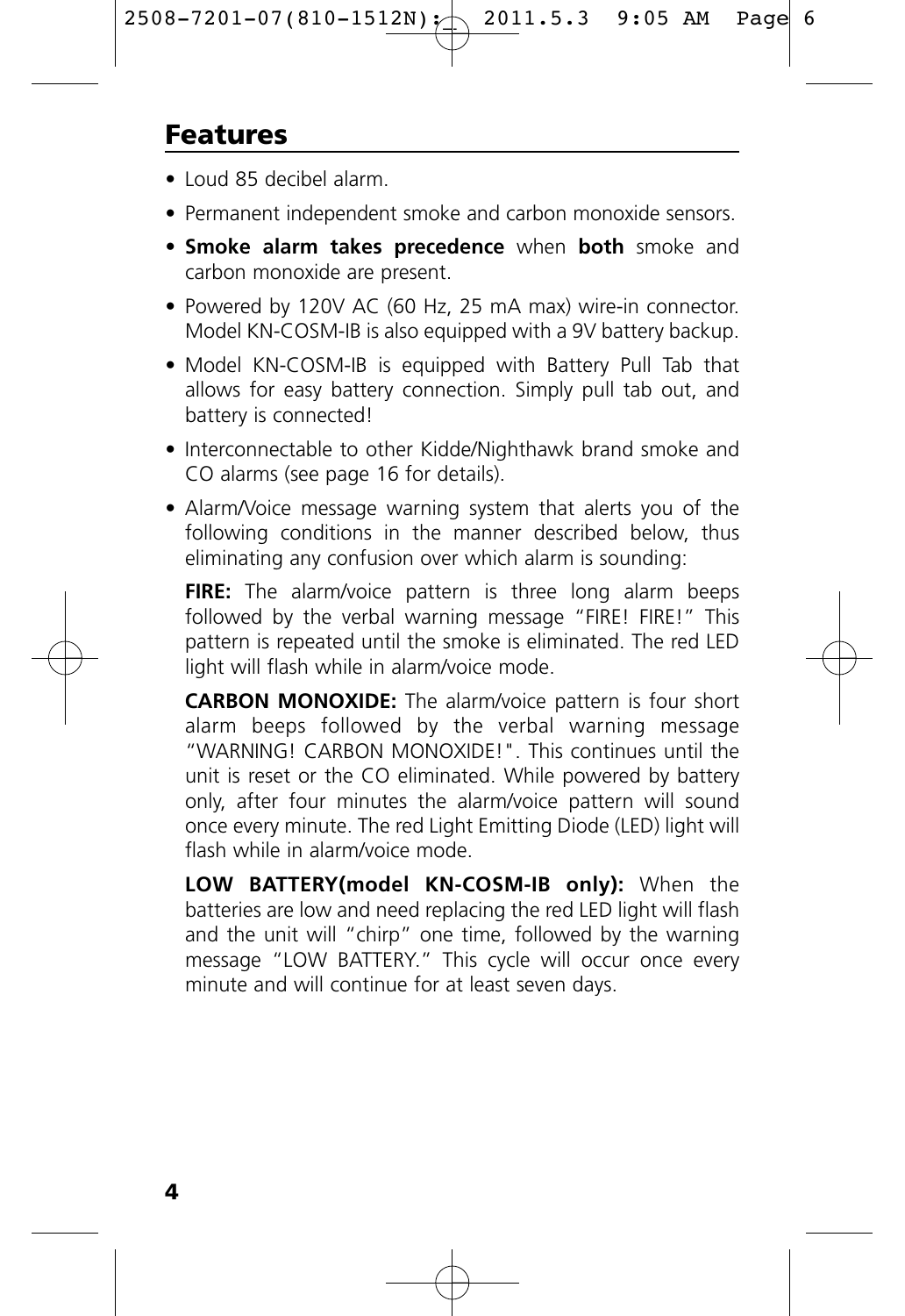### **Features**

- Voice Message System that alerts user to the following conditions:
	- System announces "HUSH MODE ACTIVATED" when the unit is first put into HUSH Mode.
	- System announces "HUSH MODE CANCELLED" when unit resumes normal operation after Hush Mode has been cancelled.
	- System announces "CARBON MONOXIDE PREVIOUSLY DETECTED" when the unit has detected CO concentrations of 100 ppm or higher.
	- System announces "PUSH TEST BUTTON" when the unit is powered up, reminding user to activate the Test Button.
- One "chirp" every 30 seconds is an indication that the alarm is malfunctioning. If this occurs call the Consumer Hotline at 1- 800-880-6788.
- Test/Reset button performs the following functions:
	- Tests the units electronics and verifies proper unit operation
	- Resets the unit during CO alarm
	- Activates HUSH Feature
	- Activates Peak Level Memory Feature
- HUSH Control Feature that silences the unit during nuisance alarm situations (see page 15).
- Peak Level Memory Feature which alerts user when the unit has detected CO concentrations of 100 ppm or greater (see page 16).
- Alarm Memory Feature that gives visual indication when an alarm has sensed a hazardous condition.
- Green and red LED lights that indicate normal operation and alarm status (see page 17 for details).
- Tamper Resist Feature that deters children and others from removing the alarm (see page 17).
- Model KN-COSM-IB is equipped with a battery reminder flag that prohibits installation when battery is not present.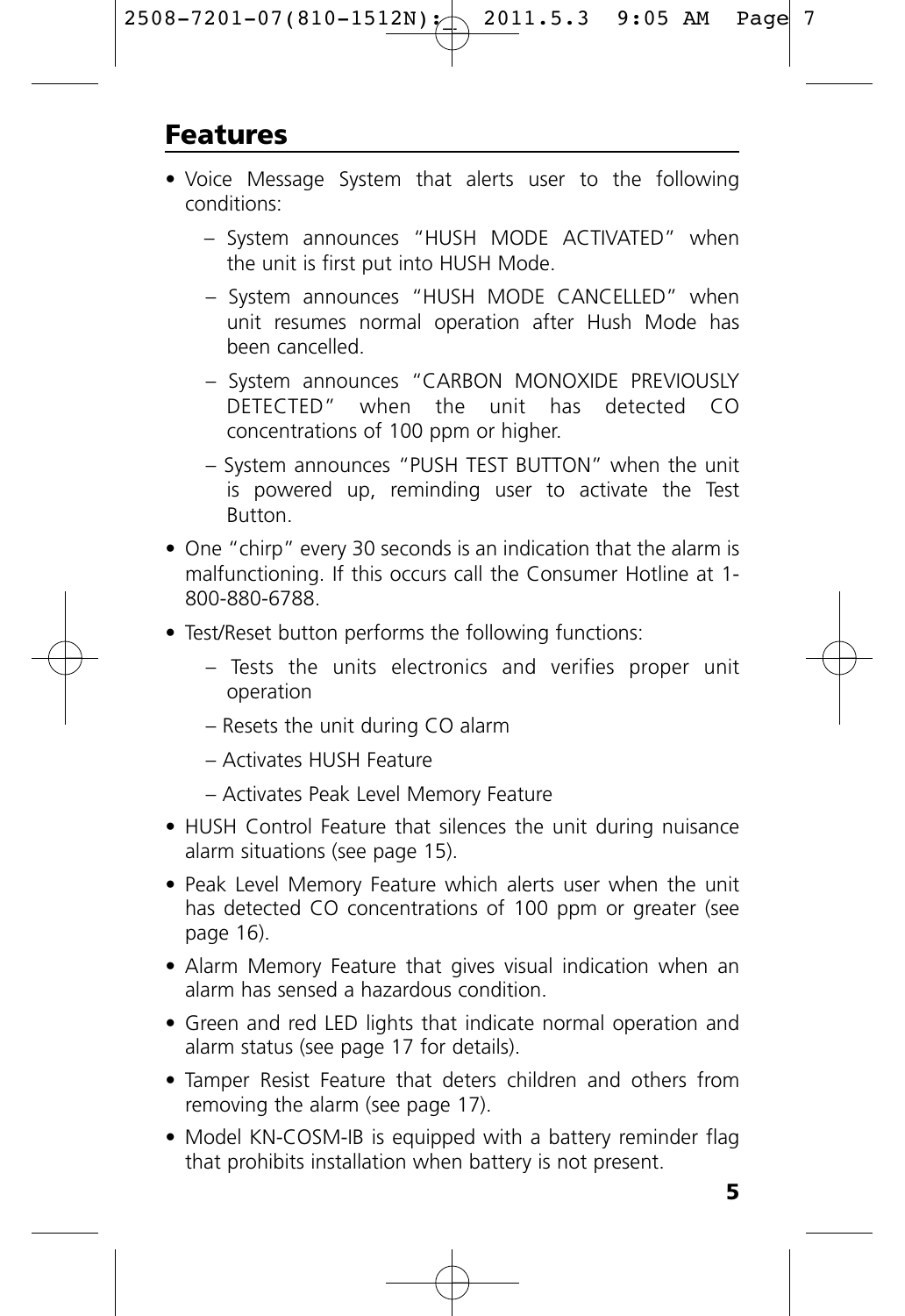### **Features and General Information**

• Seven (7) years after initial power up, this unit will "chirp" twice every 30 seconds. This is an "operational end of life" feature which will indicate that it is time to replace the alarm.

### **Smoke Alarm**

The smoke alarm monitors the air for products of combustion that are produced when something is burning or smoldering. When smoke particles in the smoke sensor reach a specified concentration, the alarm/voice message warning system will sound, and be accompanied by the flashing red LED light. The smoke alarm takes precedence when both smoke and carbon monoxide are present.

#### **WARNING: PLEASE READ CAREFULLY AND THOROUGHLY**

NFPA 72 states: Life safety from fire in residential occupancies is based primarily on early notification to occupants of the need to escape, followed by the appropriate egress actions by those occupants. Fire warning systems for dwelling units are capable of protecting about half of the occupants in potentially fatal fires. Victims are often intimate with the fire, too old or young, or physically or mentally impaired such that they cannot escape even when warned early enough that escape should be possible. For these people, other strategies such as protection-in-place or assisted escape or rescue are necessary.

- Smoke alarms are devices that can provide early warning of possible fires at a reasonable cost; however, alarms have sensing limitations. Ionization sensing alarms may detect invisible fire particles (associated with fast flaming fires) sooner than photoelectric alarms. Photoelectric sensing alarms may detect visible fire particles (associated with slow smoldering fires) sooner than ionization alarms. Home fires develop in different ways and are often unpredictable. For maximum protection, Kidde recommends that both Ionization and Photoelectric alarms be installed.
- A battery powered alarm must have a battery of the specified type, in good condition and installed properly.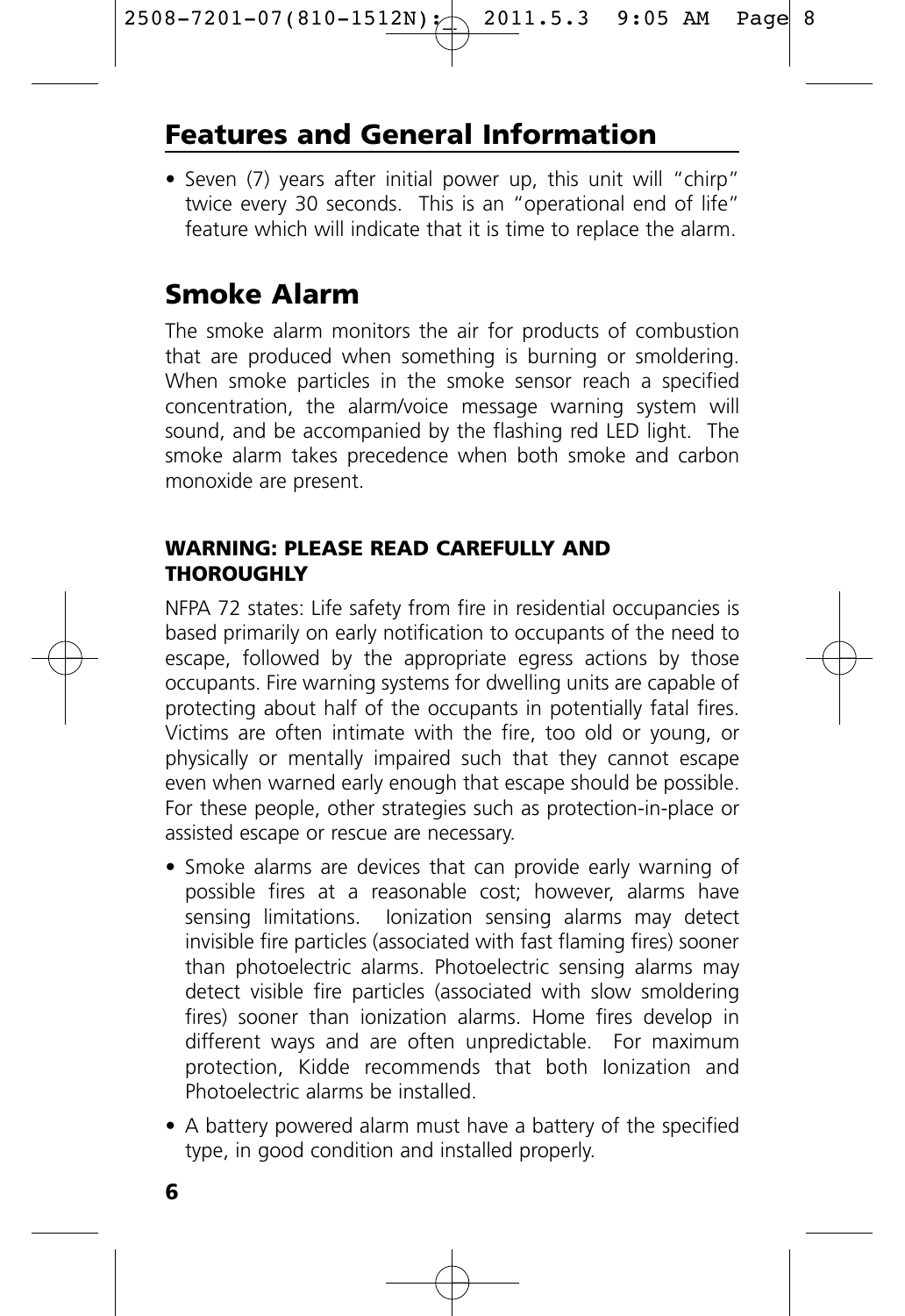# **Features and General Information**

- AC powered alarms (without battery backup) will not operate if the AC power has been cut off, such as by an electrical fire or an open fuse.
- Smoke alarms must be tested regularly to make sure the batteries and the alarm circuits are in good operating condition.
- Smoke alarms cannot provide an alarm if smoke does not reach the alarm. Therefore, smoke alarms may not sense fires starting in chimneys, walls, on roofs, on the other side of a closed door or on a different floor.
- If the alarm is located outside the bedroom or on a different floor, it may not wake up a sound sleeper.
- The use of alcohol or drugs may also impair one's ability to hear the smoke alarm. For maximum protection, a smoke alarm should be installed in each sleeping area on every level of a home.
- Although smoke alarms can help save lives by providing an early warning of a fire, they are not a substitute for an insurance policy. Home owners and renters should have adequate insurance to protect their lives and property.

# **Carbon Monoxide (CO) Alarm**

The Carbon Monoxide (CO) alarm monitors the air for the presence of CO. It will alarm when there are high levels of CO present, and when there are low levels of CO present over a longer period of time (see page 21 for alarm times). When a CO condition matches either of these situations, the alarm/voice message warning system will sound, and be accompanied by the flashing red LED light. The carbon monoxide sensor uses an electrochemical technology.

#### **CAUTION: This alarm will only indicate the presence of carbon monoxide gas at the sensor. Carbon monoxide gas may be present in other areas.**

Individuals with medical problems may consider using warning devices which provide audible and visual signals for carbon monoxide concentrations under 30 ppm.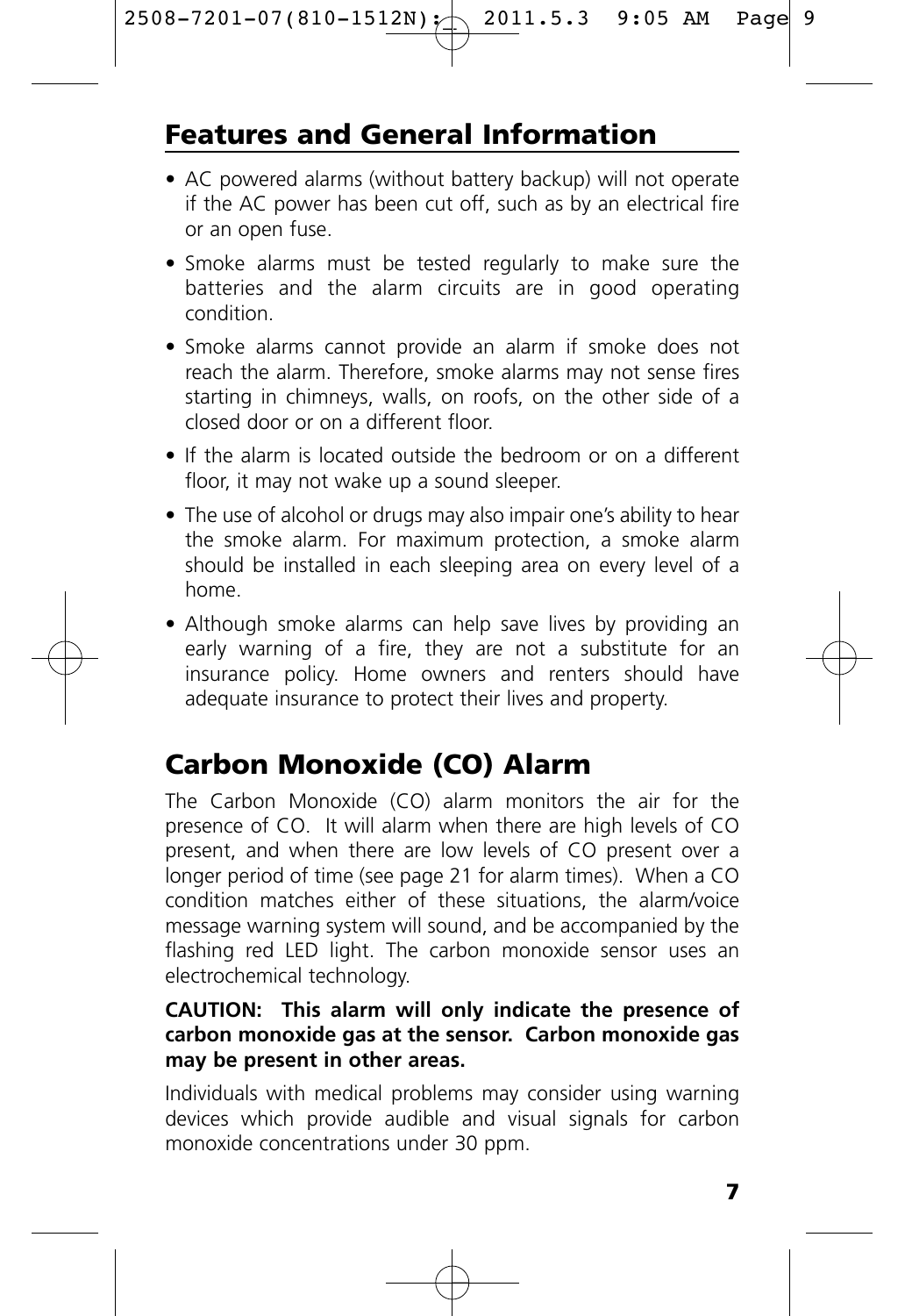### **Step 1 Installation Guide:**

#### **IMPORTANT: THIS ALARM MUST BE MOUNTED ON A CEILING OR WALL. IT WAS NOT DESIGNED FOR USE AS A TABLETOP DEVICE! INSTALL ONLY AS DETAILED!**

#### **A. Recommended Installation Locations:**

Kidde Safety recommends the installation of a Smoke/CO Alarm in the following locations. For maximum protection we suggest an alarm be installed on each level of a multilevel home, including every bedroom, hallways, finished attics and basements. Put alarms at both ends of bedroom, hallway or large room if hallway or room is more than 30 ft (9.1m) long. If you have only one alarm, ensure it is placed in the hallway outside of the main sleeping area, or in the main bedroom. Verify the alarm can be heard in all sleeping areas.

Locate an alarm in every room where someone sleeps with the door closed. The closed door may prevent an alarm not located in that room from waking the sleeper. Smoke, heat and combustion products rise to the ceiling and spread horizontally. Mounting the alarm on the ceiling in the center of the room places it closest to all points in the room. Ceiling mounting is preferred in ordinary residential construction. When mounting an

alarm on the ceiling, locate it at a minimum of 4" (10cm) from the side wall (see figure 1). If installing the alarm on the wall, use an inside wall with the top edge of the alarm at a minimum of 4" (10cm) and a maximum of 12" (30.5cm) below the ceiling (see figure 1).

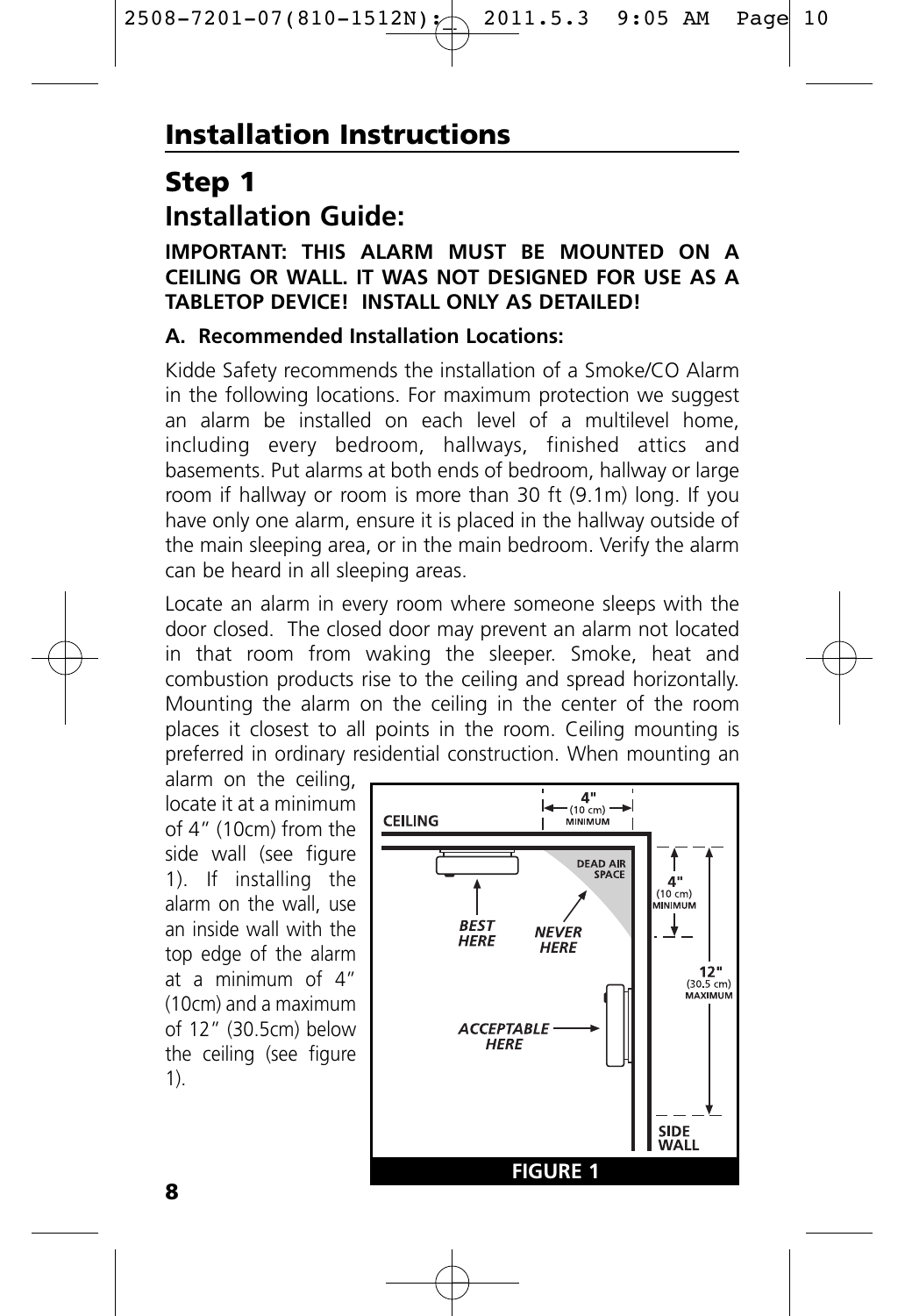# **Installation Instructions**

### **Sloped Ceiling Installation:**

The following information is from the National Fire Protection Association and is listed in Fire Code 72.

Install Smoke Alarms on sloped, peaked or cathedral ceilings at, or within 3 ft (0.9m) of the highest point (measured horizontally). NFPA 72 states "Smoke alarms in rooms with ceiling slopes greater than 1 ft to 8 ft (.3 m-2.4 m) horizontally shall be located on the high side of the room".

NFPA 72 states "A row of alarms shall be spaced and located within 3 ft (0.9 m) of the peak of the ceiling measured horizontally" (see figure 2).



### **Mobile Homes:**

Modern mobile homes have been designed and built to be energy efficient. Install Smoke/CO alarms as recommended above (refer to Recommended Installation Instructions and figure 1). In older mobile homes that are not well insulated, extreme heat or cold can be transferred from the outside to the inside through poorly insulated walls and roof. This may cause a thermal barrier, which can prevent smoke from reaching an alarm mounted on the ceiling. In such mobile homes install your Smoke/CO Alarm on an inside wall with the top edge of the alarm at a minimum of 4 inches (10cm) and a maximum of 12 inches (30.5cm) below the ceiling (see figure 2). If you are not sure about the insulation in your mobile home, or if you notice that the outer walls and ceiling are either hot or cold, install your alarm on an inside wall **ONLY!**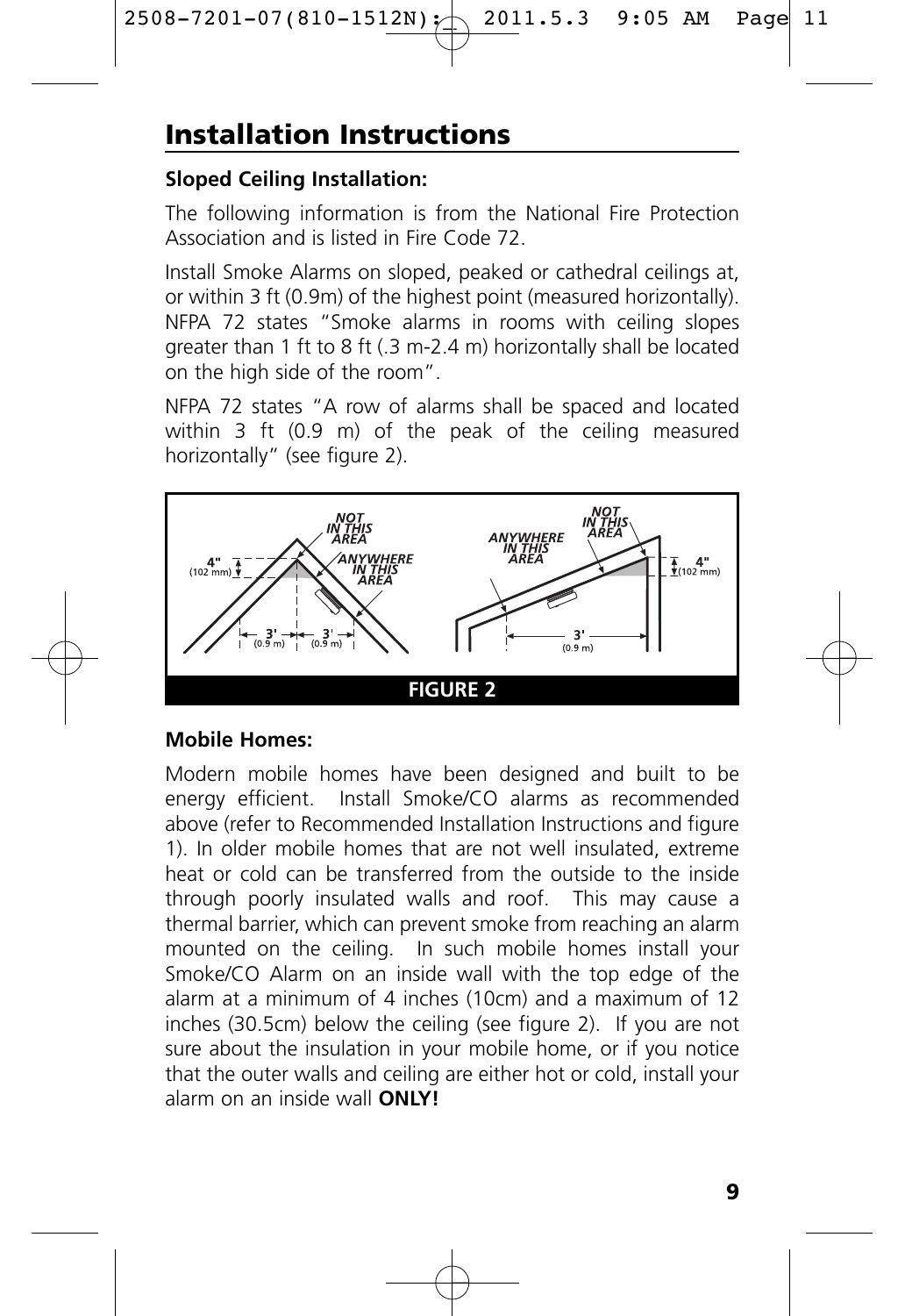## **Installation Instructions**

**THIS EQUIPMENT SHOULD BE INSTALLED IN ACCORDANCE WITH THE NATIONAL FIRE PROTECTION ASSOCIATION'S STANDARD 72 (National Fire Protection Association, Batterymarch Park, Quincy, MA 02269).**



**WARNING - This product is intended for use in ordinary indoor locations of family living units. It is not designed to measure compliance with Occupational Safety and Health Administration (OSHA) commercial or industrial standards.**

#### **B. Where Not to Install:**

#### **Do not install in garages, kitchens, furnace rooms or bathrooms! INSTALL AT LEAST 5 FEET AWAY FROM ANY FUEL BURNING APPLIANCE.**

Do not install within 3 ft (.9m) of the following: The door to a kitchen, or a bathroom that contains a tub or shower, forced air supply ducts used for heating or cooling, ceiling or whole house ventilating fans, or other high air flow ares. Avoid excessively dusty, dirty or greasy areas. Dust, grease or household chemicals can contaminate the alarm's sensors, causing it to not operate properly.

Place the alarm where drapes or other objects will not block the sensor. Smoke and CO must be able to reach the sensors to accurately detect these conditions. Do not install in peaks of vaulted ceilings, "A" frame ceilings or gabled roofs. Keep out of damp and humid areas.

Install at least one (1) foot away from fluorescent lights, electronic noise may cause nuisance alarms. Do not place in direct sunlight and keep out of insect infested areas. Extreme temperatures will effect the sensitivity of the Smoke/CO Alarm. Do not install in areas where the temperature is colder than 40 degrees Fahrenheit (4.4˚ Celsius) or hotter than 100 degrees Fahrenheit (37.8˚ Celsius), such as garages and unfinished attics. Do not install in areas where the relative humidity (RH) is above 85%. Place away from doors and windows that open to the outside.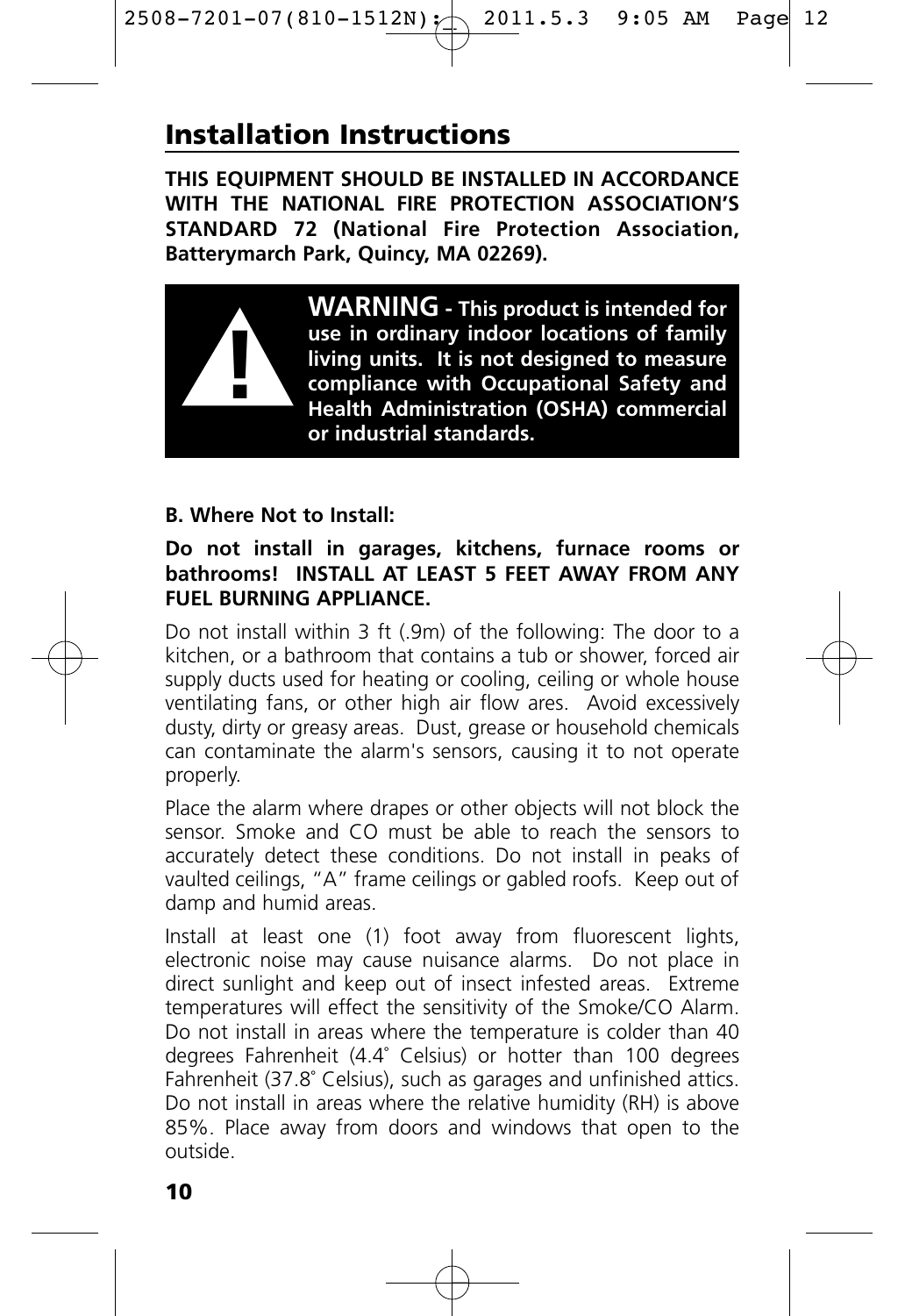### **Step 2 Wiring Instructions: WIRING REQUIREMENTS**

- This smoke alarm should be installed on a U.L. listed or recognized junction box. All connections should be made by a qualified electrician and all wiring used shall be in accordance with articles 210 and 300.3(B) of the U.S. National Electrical Code ANSI/NFPA 70, NFPA 72 and/or any other codes having jurisdiction in your area. The multiple station interconnect wiring to the alarms must be run in the same raceway or cable as the AC power wiring. In addition, the resistance of the interconnect wiring shall be a maximum of 10 ohms.
- The appropriate power source is 120 Volt AC Single Phase supplied from a non-switchable circuit, which is not protected by a ground fault interrupter.
- Smoke alarms are not to be used with detector guards unless the combination (alarm and detector guard) have been evaluated and found suitable for that purpose.
- **WARNING:** The alarm cannot be operated from power derived from a square wave, modified square wave or modified sine wave, inverter. These types of inverters are sometimes used to supply power to the structure in off grid installations, such as solar or wind derived power sources. These power sources produce high peak voltages that will damage the alarm.

#### **WIRING INSTRUCTIONS FOR AC QUICK CONNECT HARNESS CAUTION! TURN OFF THE MAIN POWER TO THE CIRCUIT BEFORE WIRING THE ALARM.**

- For alarms that are used as single station, DO NOT CONNECT THE RED WIRE TO ANYTHING. Leave the red wire insulating cap in place to make certain that the red wire cannot contact any metal parts or the electrical box.
- When alarms are interconnected, all interconnected units must be powered from a single circuit.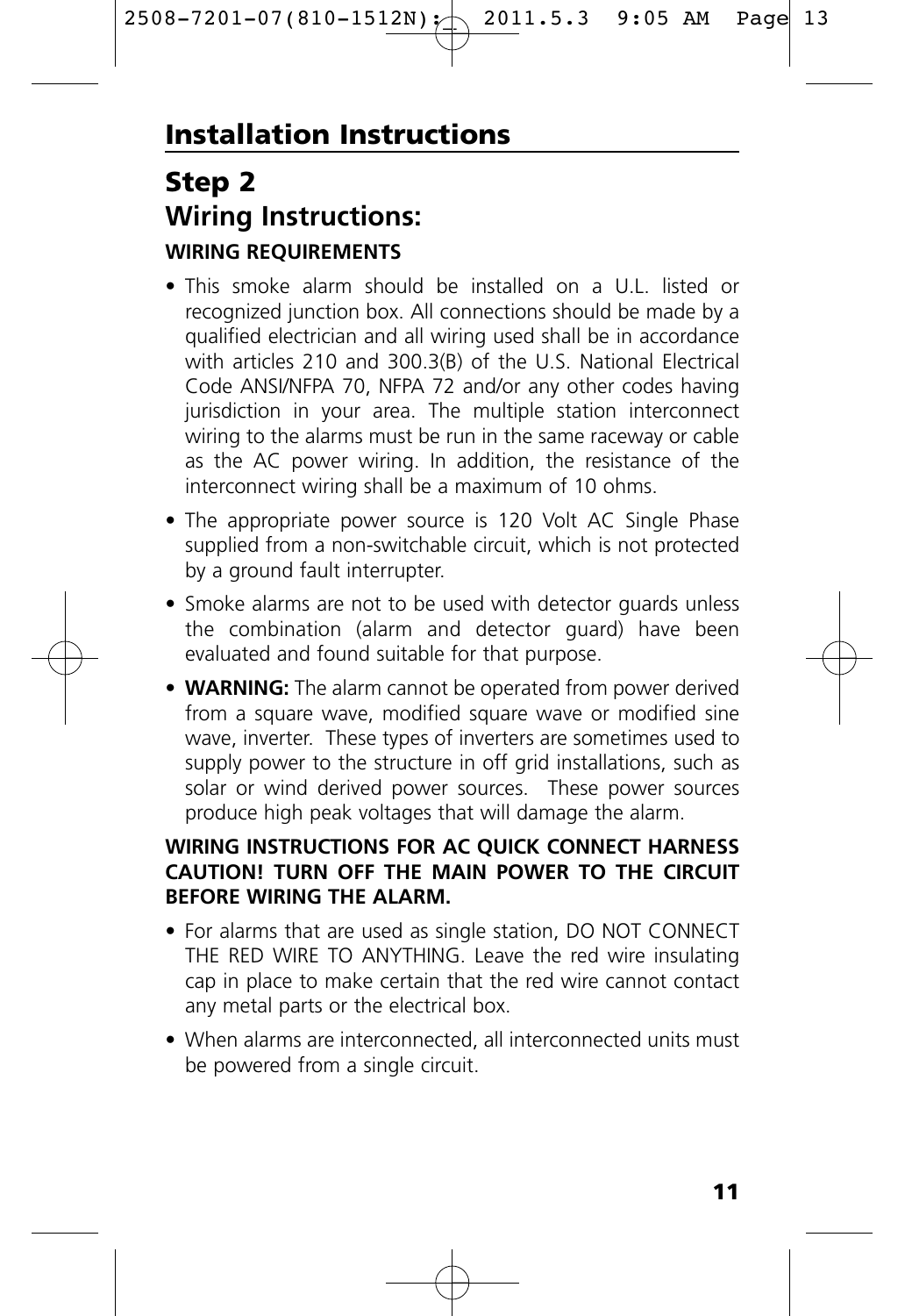# **Installation Instructions**

- A maximum of 24 Kidde Safety devices may be interconnected in a multiple station arrangement. The interconnect system should not exceed the NFPA interconnect limit of 12 smoke alarms and/or 18 alarms total (smoke, CO, Smoke/ CO Combination, heat, etc.). This Smoke/CO combination alarm must be counted as a smoke alarm when determining the number of units on an interconnect line. With 18 alarms interconnected, it is still possible to interconnect up to a total of 6 remote signaling devices and /or relay modules (see page 15 for details on interconnecting Kidde devices).
- The maximum wire run distance between the first and last unit in an interconnected system is 1000 feet.
- Figure 3 illustrates interconnection wiring. Improper connection will result in damage to the alarm, failure to operate, or a shock hazard.
- Make certain alarms are wired to a continuous (non-switched) power line. NOTE: Use standard UL Listed household wire (as required by local codes) available at all electrical supply stores and most hardware stores.



#### **FIGURE 3 Interconnect Wiring Diagram**

| WIRES ON ALARM HARNESS<br><b>Black</b> | CONNECTED TO<br>Hot Side of AC Line                                                |
|----------------------------------------|------------------------------------------------------------------------------------|
| White                                  | Neutral Side of AC Line                                                            |
| Red                                    | Interconnect Lines (Red Wires) of<br>Other Units in the Multiple Station<br>Set up |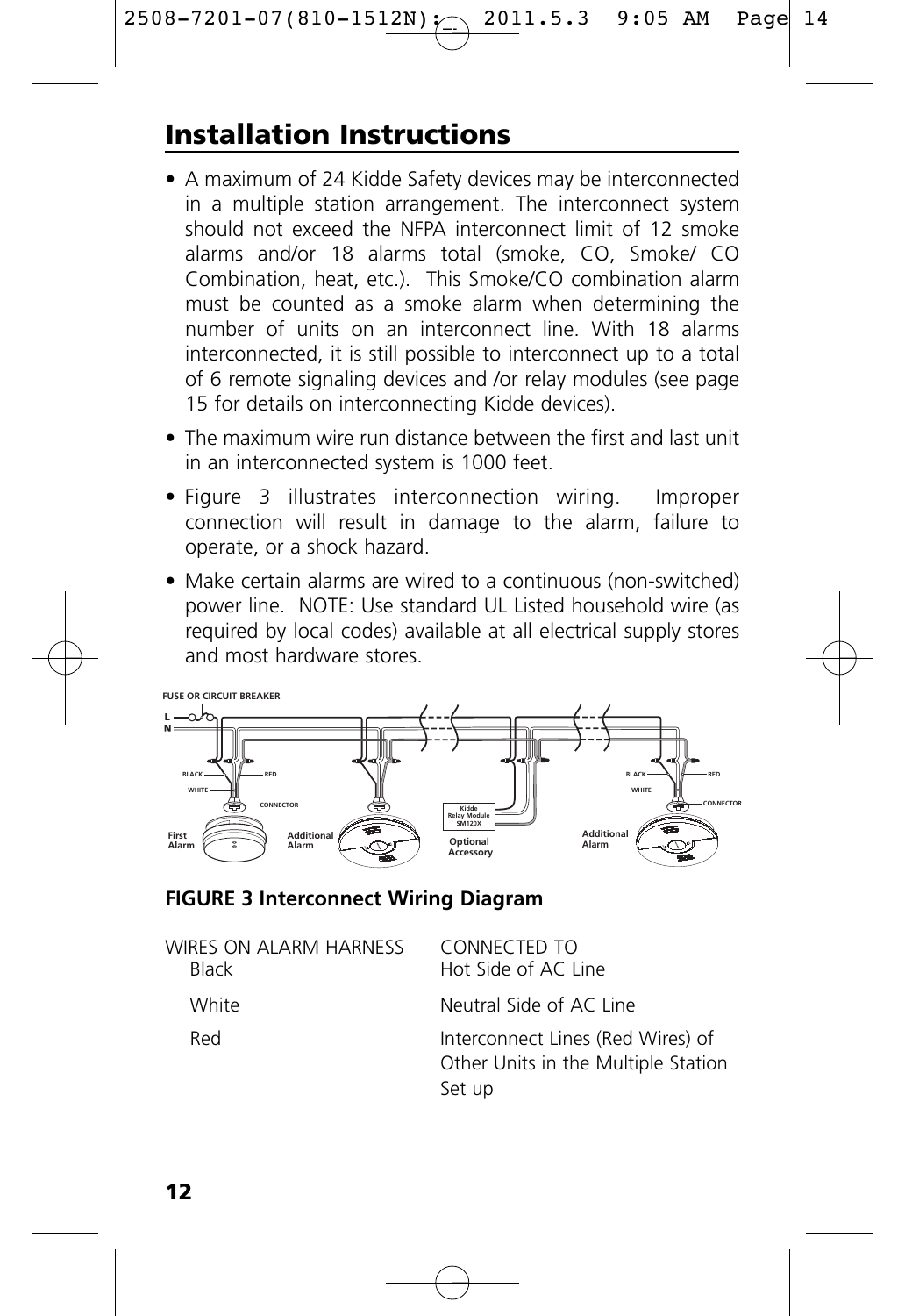# **Step 3 Mounting Instructions:**

#### **CAUTION: YOUR SMOKE/CO ALARM IS SEALED AND THE COVER IS NOT REMOVABLE!**

- 1. To help identify the date to replace the unit, a label has been affixed to the side of the alarm. Write the "Replace by" date (7 years from initial power up) in permanent marker on the label. See Alarm Replacement section for additional information.
- 2. Remove the mounting bracket from the back of the alarm by holding the mounting bracket and twisting the alarm in the direction indicated by the "OFF"arrow on the alarm cover.
- 3. After selecting the proper location for your Smoke/CO Alarm, as described on Pages 8-10, and wiring the AC QUICK CONNECT harness as described in the WIRING INSTRUCTIONS, attach the mounting bracket to the electrical box. To ensure aesthetic alignment of the alarm with the hallway, or wall, the "A" line on the mounting bracket must be parallel with the hallway when ceiling mounted, or horizontal when wall mounted.
- 4. Pull the AC QUICK CONNECTOR through the center hole in the mounting bracket and secure the bracket, making sure that the mounting screws are positioned in the small ends of the keyholes before tightening the screws.
- 5. Plug the AC QUICK CONNECTOR into the back of the alarm (see figure 4), making sure that the



**FIGURE 4 Installing AC Quick Connect**

locks on the connector snap into place. Then push the excess wire back into the electrical box through the hole in the center of the mounting bracket.

6. Install the alarm on the mounting bracket and rotate the alarm in the direction of the "ON" arrow on the cover until the alarm ratchets into place (this ratcheting function allows for aesthetic alignment). Note: The alarm will mount to the bracket in 4 positions (every 90 degrees). **<sup>13</sup>**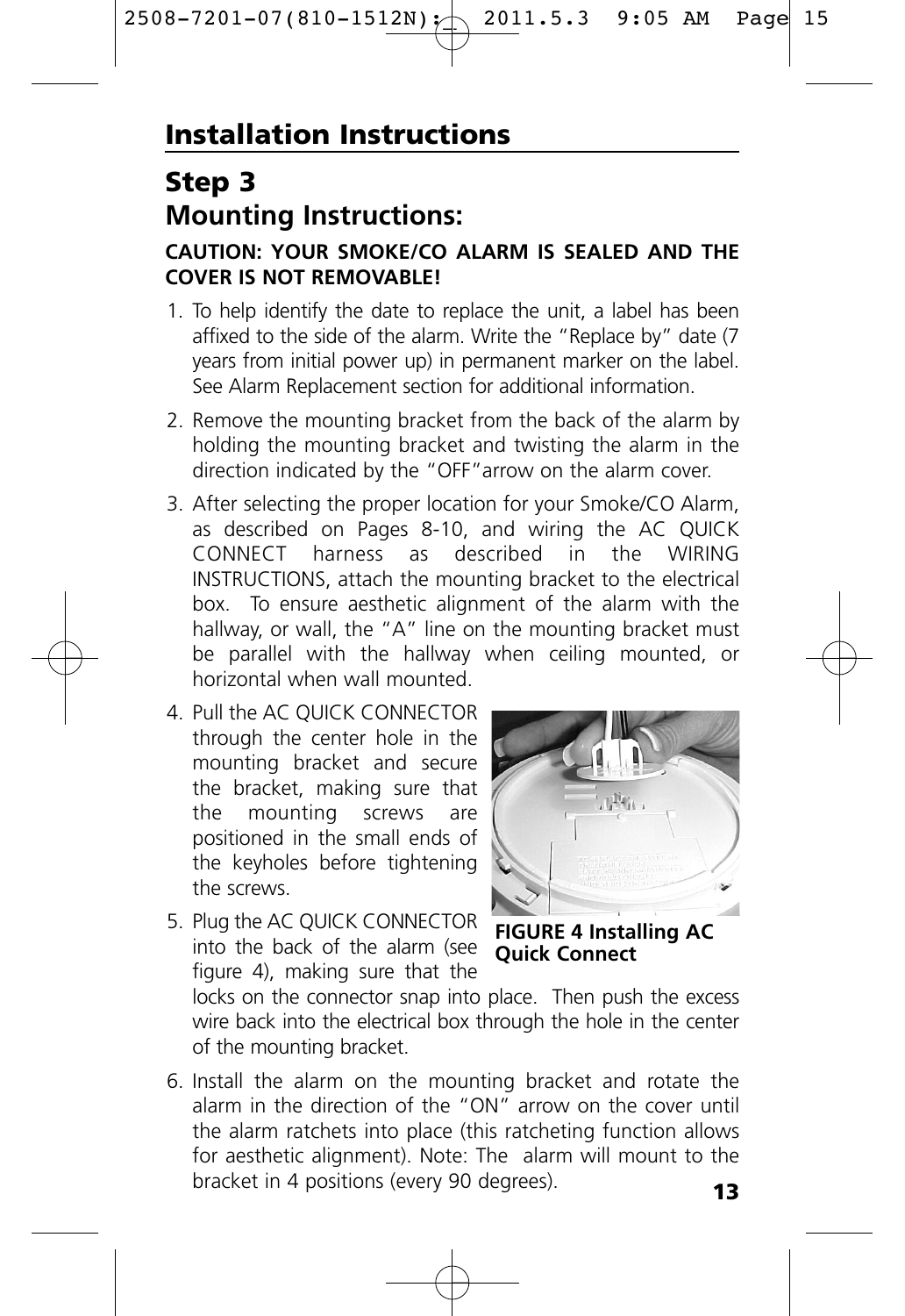## **Installation Instructions**

- 7. Turn on the AC power. The green AC Power On Indicator should be lit when the alarm is operating from AC power.
- 8. Two labels are included with your alarm. They have important information on what to do in case of an alarm. Add the phone number of your emergency service provider (Fire Department or 911) in the space provided. Place one label next to the alarm after it is mounted, and one label near a fresh air source such as a door or window.
- 9. For model KN-COSM-IB only: Pull the Battery Pull Tab (yellow tab protruding from unit) completely out of unit. This will automatically connect the battery.

# **Step 4**

### **Testing the Alarm**

#### **CAUTION: Due to the loudness (85 decibels) of the alarm, always stand an arms length away from the unit when testing.**

The test/reset button has four purposes. It tests the unit's electronics, resets the CO alarm, activates the HUSH feature, and activates the Peak Level Memory Feature.

After installation, TEST THE UNIT'S ELECTRONICS by pressing and releasing the test/reset button. A series of beeps will sound, followed by the message "Fire! Fire!" then another two series of beeps and the message "WARNING! CARBON MONOXIDE!" followed by 4 additional short beeps.

Weekly testing is required! If at anytime it does not perform as described, verify power is connected correctly and that the battery doesn't need replacing. Clean dust and other buildup off the unit. If it still doesn't operate properly call the Consumer Hotline at 1-800-880-6788.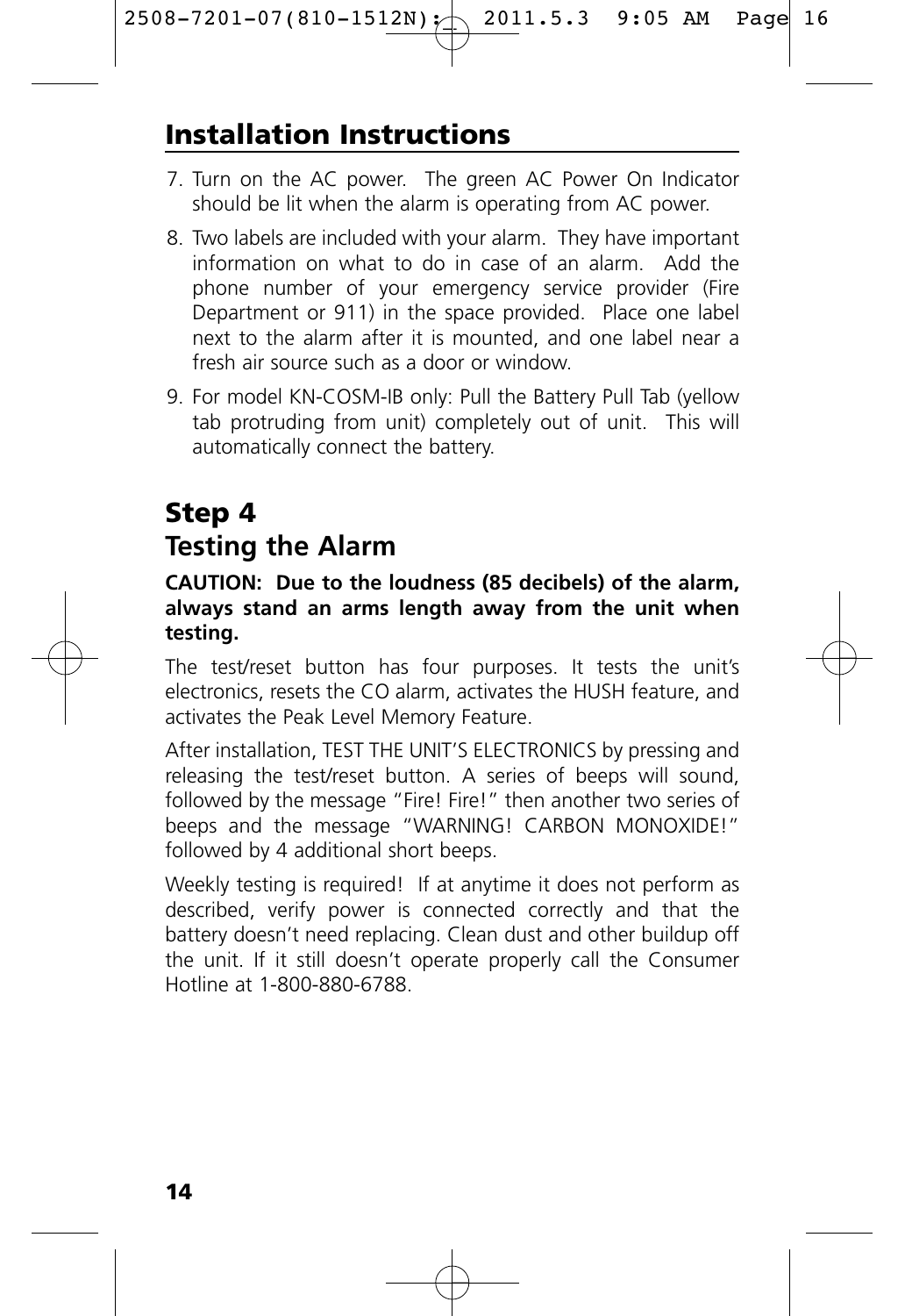#### **Interconnect Feature**

Your Combination Smoke/CO Alarm is interconnectable to other multiple station Kidde, Nighthawk and Kidde/Fyrnetics products:

- When compatible smoke alarms and heat alarms are interconnected to your Smoke/CO Alarm, they will only respond to a smoke related event.
- When mixing compatible models with battery backup with models without battery backup, be advised that the models without battery backup will not respond during an AC power failure.
- This unit is only approved to interconnect with other Kidde/Nighthawk products. It is NOT approved to interconnect with any other brand of detection product.
- This alarm is interconnect compatible with the following alarms and accessories:
	- Smoke alarms: 1235, 1275, 1276, 1285, 1296, i12020, i12040, i12060, i12080, PE120, PI2000, PI2010 KN-COSM-IB, KN-COSM-I, KN-SMFM-I, and RF-SM-ACDC. Firex: 4618, 4518, 4480, 460 and 484. Kidde/Firex: i4618, i4718, and i5000
	- Heat alarm: HD135˚F
	- CO alarms: KN-COB-IC, KN-COP-IC, KN-COPF-I
	- Relay modules: 120X, SM120X, CO120X
	- Strobe Light: SL177i

See User's Guides for specific application information.

• For more information about compatible interconnect units and their functionality in an interconnect system, visit our web site at www.kidde.com.

### **HUSH Control Feature**

The HUSH feature has the capability of temporarily desensitizing the smoke alarm circuit for approximately 10 minutes. This feature is to be used only when a known alarm condition, such as smoke from cooking, activates the alarm. You can put your Smoke/CO Alarm in HUSH mode by pushing the test/reset button. If the smoke is not too dense, the alarm will silence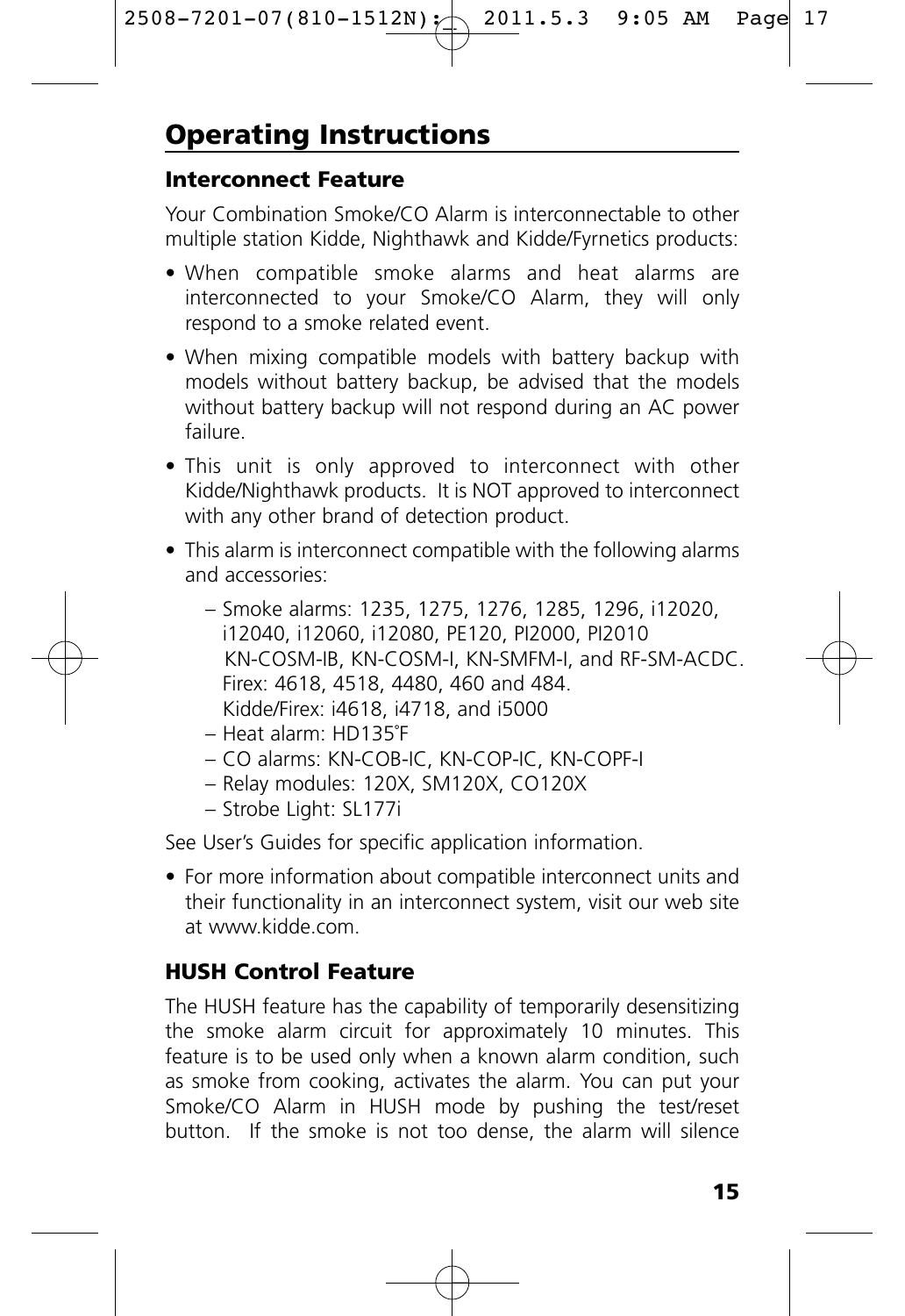# **Operating Instructions**

immediately, the unit will verbally announce "HUSH MODE ACTIVATED", and the green LED will flash every 2 seconds for approximately 10 minutes. This indicates that the smoke alarm is in a temporarily desensitized condition. Your Smoke/CO Alarm will automatically reset after approximately 10 minutes. When the unit returns to normal operation after being in HUSH mode, it will verbally announce "HUSH MODE CANCELLED", and sound the alarm if smoke is still present. The HUSH feature can be used repeatedly until the air has been cleared of the condition causing the alarm. While the unit is in HUSH mode, pushing the test/reset button on the alarm will also end the HUSH period.

#### **NOTE: DENSE SMOKE WILL OVERRIDE THE HUSH CONTROL FEATURE AND SOUND A CONTINUOUS ALARM.**

#### **CAUTION: BEFORE USING THE ALARM HUSH FEATURE, IDENTIFY THE SOURCE OF THE SMOKE AND BE CERTAIN A SAFE CONDITION EXISTS.**

#### **Reset Feature**

If the the Smoke/CO Alarm is sounding a CO alarm, pressing the test/reset button will silence the alarm.

If the CO condition that caused the alert continues, the alarm will reactivate. Reactivation times depend on the amount of CO present (see page 21).

### **Peak Level Memory**

If the CO sensor has detected a CO level of 100 PPM or higher since last reset, it will be recorded by the Peak Level Memory function. To access the Peak Level Memory press the test/reset button. If a reading of 100 PPM or higher has been recorded, the unit will announce "Carbon Monoxide Previously Detected." If you've been away from home this feature allows you to check if there was a CO reading of 100, or higher, during your absence. Pushing the test/reset button resets the memory. It's also reset when the power is removed.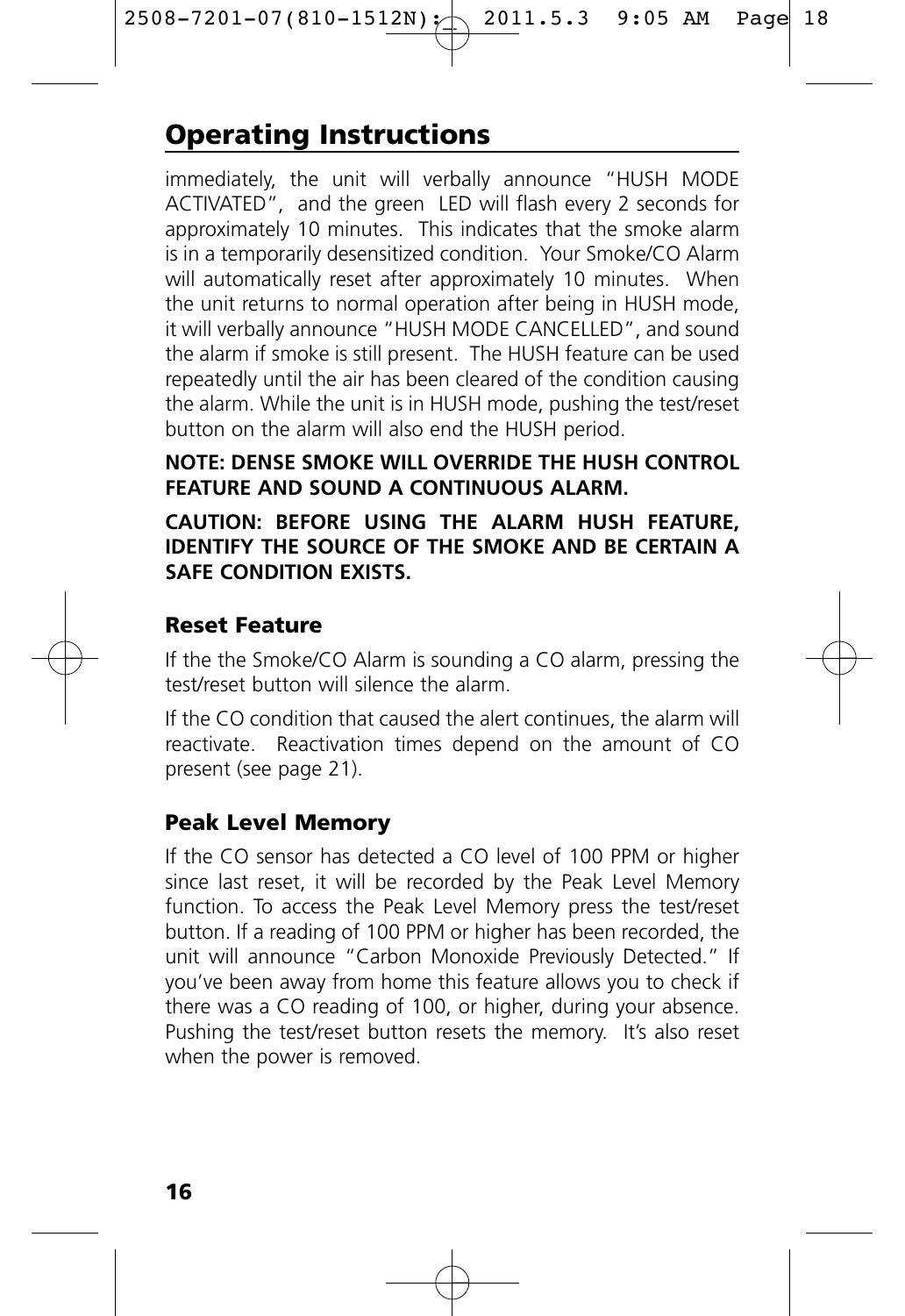# **Operating Instructions**

#### **LED Indicator Operation**

#### **Red LED**

Red LED will flash in conjunction with the alarm beep. Therefore, the red LED will flash during a smoke alarm, a CO alarm, a low battery mode chirp and a unit error mode chirp.

#### **Green LED**

The green LED will flash as described below under the following conditions:

- Standby Condition (powered by AC and battery backup): The LED will be constantly on.
- Standby Condition (for model KN-COSM-IB only-powered by only battery backup): The LED will flash every 30 seconds..
- Alarm Memory Condition: The LED will flash every second during alarm. When the alarm condition goes away, the originating alarm unit will flash the LED every 15 seconds until the test/reset button is pressed, thus resetting the alarm. Note: to conserve battery power, the Alarm Memory feature does not work when the unit is in low battery condition.
- HUSH MODE Condition: The LED will flash every 2 seconds while the alarm is in HUSH mode.

### **Tamper Resist Feature**

To make your smoke/CO alarm tamper resistant, a tamper resist feature has been provided. Activate the tamper resist feature by breaking off the four posts in the square holes in the trim ring (see figure 5A). When the posts are broken off, the tamper resist tab on the base is allowed to engage the mounting bracket. Rotate the alarm onto the mounting bracket until you hear the tamper resist tab snap into place, locking the alarm on the mounting bracket. Using the tamper resist feature will help deter children and others from removing the alarm from bracket. NOTE: To remove the alarm when the tamper resist tab is engaged, press down on the tamper resist tab, and rotate the alarm off of the bracket (see figure 5B).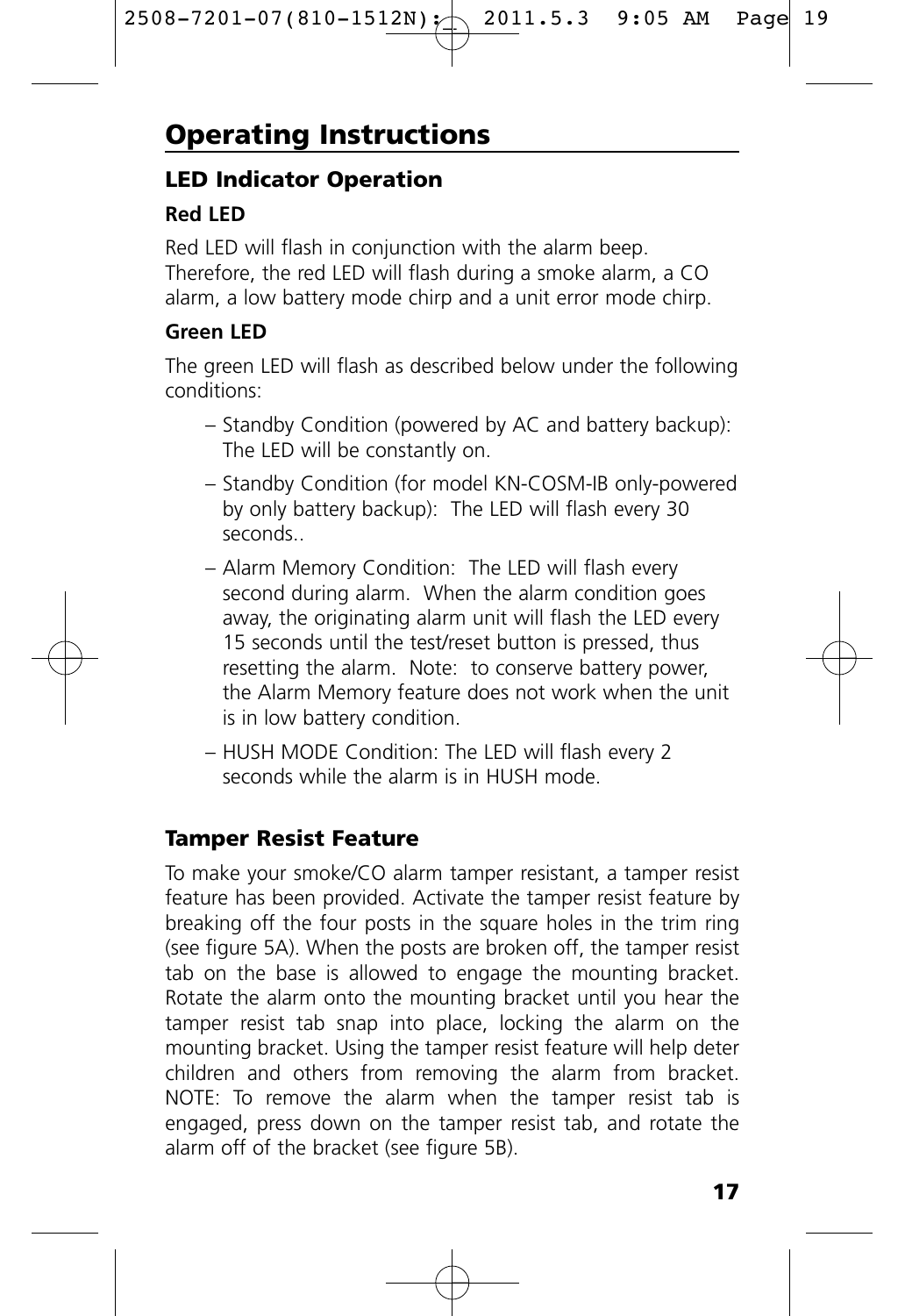### **Operating Instructions**





**FIGURE 5A**





**FIGURE 5B**

#### **NEVER IGNORE THE SOUND OF THE ALARM!**

Determining what type of alarm has sounded is easy with your Nighthawk Combination Smoke/CO Alarm. The voice message warning system will inform you of the type of situation occurring. Refer to the Features section on pages 4-7 for a detailed description of each alarm pattern.

### **What To Do If The Alarm Sounds When the smoke alarm sounds:**

Smoke alarms are designed to minimize false alarms. Cigarette smoke will not normally set off the alarm, unless the smoke is blown directly into the alarm. Combustion particles from cooking may set off the alarm if located too close to the cooking area. Large quantities of combustible particles are generated from spills or when broiling. Using the fan on a range hood which vents to the outside (non recirculating type) will also help remove these combustible products from the kitchen.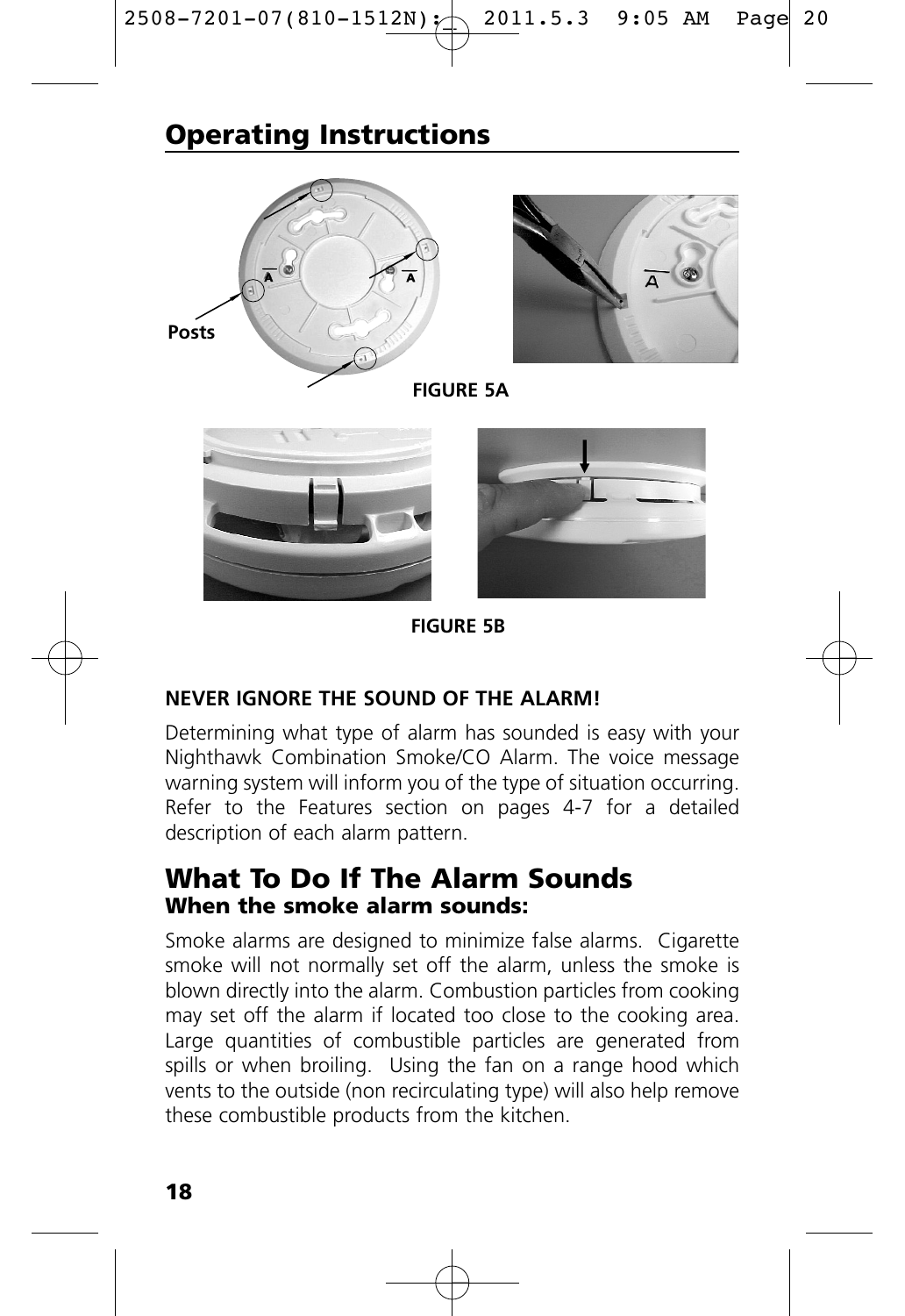# **What To Do If The Alarm Sounds**

If the alarm sounds, check for fires first. If a fire is discovered follow these steps. Become thoroughly familiar with these items, and review with all family members!

- Alert small children in the home.
- Leave immediately using one of your planned escape routes (see page 26). Every second counts, don't stop to get dressed or pick up valuables.
- Before opening inside doors look for smoke seeping in around the edges, and feel with the back of your hand. If the door is hot use your second exit. If you feel it's safe, open the door very slowly and be prepared to close immediately if smoke and heat rush in.
- If the escape route requires you to go through smoke, crawl low under the smoke where the air is clearer.
- Go to your predetermined meeting place. When two people have arrived one should leave to call 911 from a neighbor's home, and the other should stay to perform a head count.
- **Do not reenter under any circumstance until fire officials give the go ahead.**
- There are situations where a smoke alarm may not be effective to protect against fire as stated in the NFPA Standard 72. For instance:
	- a) smoking in bed
	- b) leaving children unsupervised
	- c) cleaning with flammable liquids, such as gasoline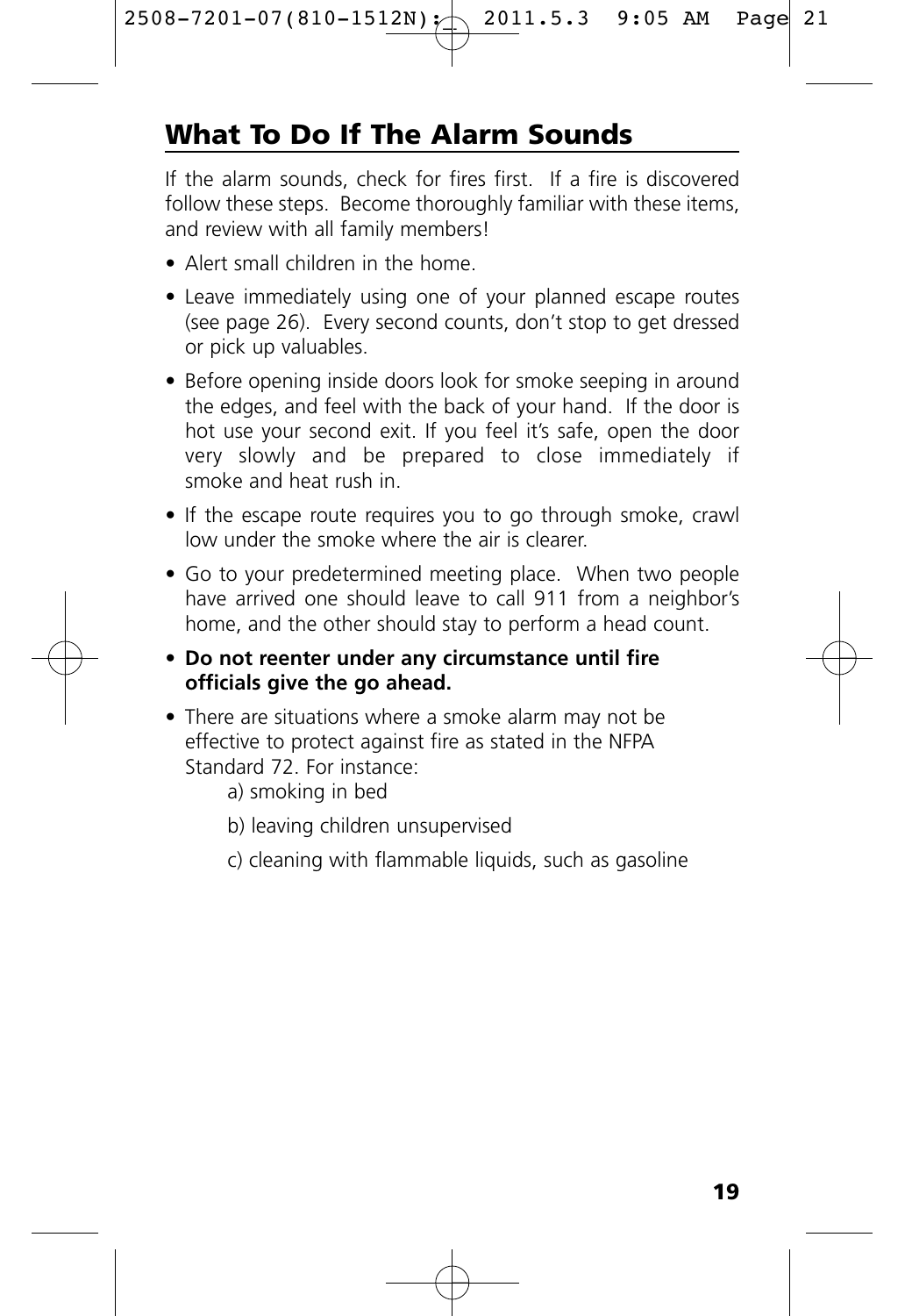### **What To Do If The Alarm Sounds**

#### **When the carbon monoxide alarm sounds:**



**WARNING - Actuation of your CO Alarm indicates the presence of Carbon ! Monoxide (CO) which can kill you.**

- **If alarm signal sounds:**
- **1) Operate the test/reset button**
- **2) Call your emergency services (Fire Dept. or 911)**
- **3) Immediately move to fresh air outdoors or by an open door/window. Do a head count to check that all persons are accounted for. Do not reenter the premises nor move away from the open door/window until the emergency services responders have arrived, the premises has been aired out, and your alarm remains in its normal condition.**

**4) After following steps 1-3, if your alarm reactivates within a 24 hour period, repeat steps 1-3 and call a**

**qualified appliance technician to investigate for sources of**

**CO from fuel burning equipment and appliances, and inspect for proper operation of this equipment. If problems are identified during this inspection have the equipment serviced immediately. Note any combustion equipment not inspected by the technician and consult the manufacturer's instructions, or contact the manufacturer's directly, for more information about CO safety and this equipment. Make sure that motor vehicles are not, and have not been, operating in an attached garage or adjacent to the residence.**

**Never restart the source of a CO problem until it has been fixed. NEVER IGNORE THE ALARM!**



*PHONE NUMBER*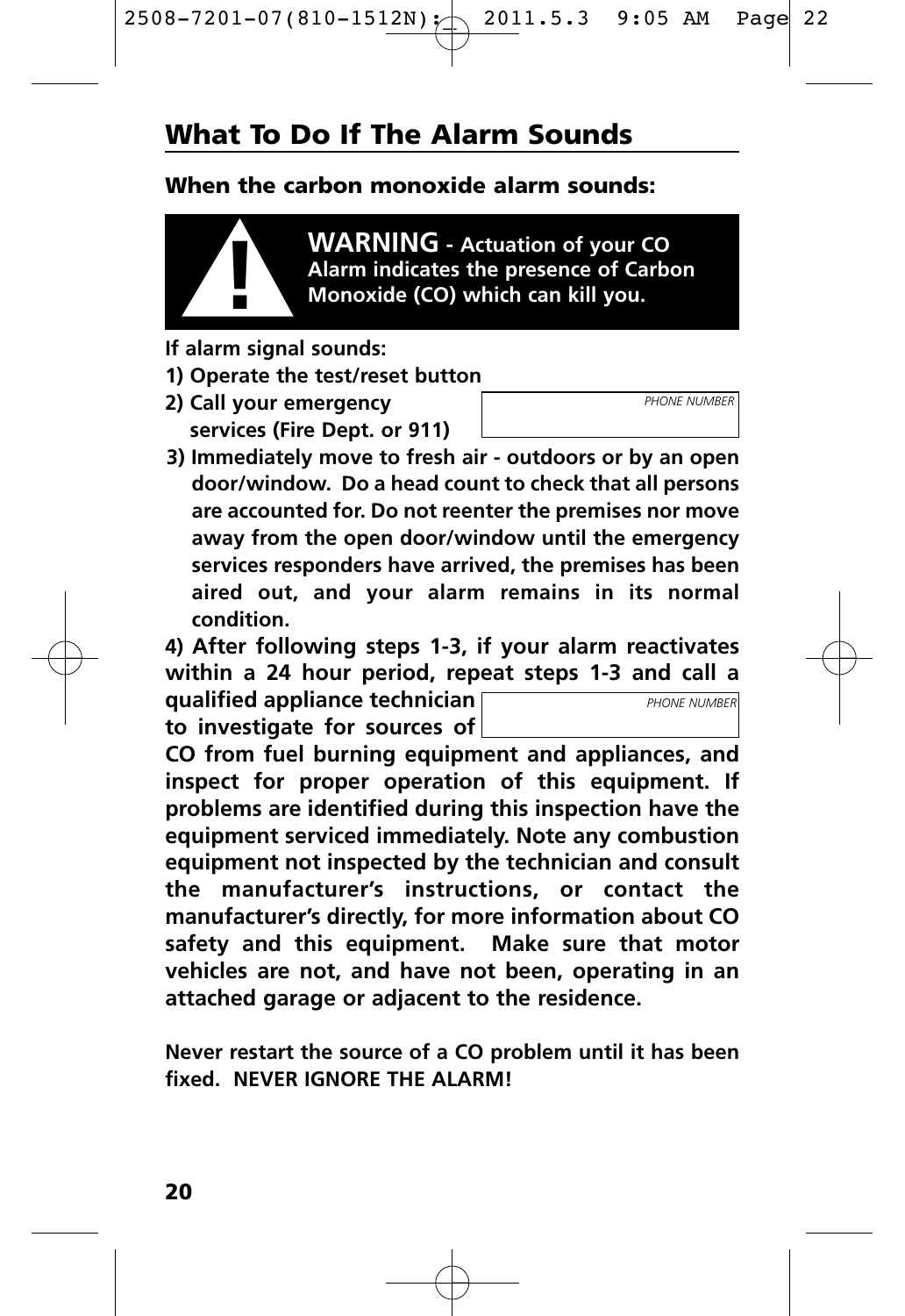# **Alarm Removal and Battery Replacement**

The CO sensor meets the alarm response time requirements of UL standard 2034. Standard alarm times are as follows:

At 70 PPM, the unit must alarm within 60-240 minutes.

At 150 PPM, the unit must alarm within 10-50 minutes.

At 400 PPM, the unit must alarm within 4-15 minutes.

#### **This carbon monoxide alarm is designed to detect carbon monoxide gas from ANY source of combustion. It is NOT designed to detect any other gas.**

Fire Departments, most utility companies and HVAC contractors will perform CO inspections, some may charge for this service. It's advisable to inquire about any applicable fees prior to having the service performed. Kidde Safety will not pay for, or reimburse, the owner or user of this product, for any repair or dispatch calls related to the alarm sounding.

### **Alarm Removal**

#### **IF TAMPER RESIST FEATURE HAS BEEN ACTIVATED, REFER TO TAMPER RESIST FEATURE DESCRIPTION ON PAGE 19 FOR REMOVAL INSTRUCTIONS.**

Remove the alarm from the mounting bracket by rotating the alarm in the direction of the "OFF" arrow on the cover. To disconnect the AC power harness, squeeze the locking arms on the sides of the Quick Connector while pulling the connector away from the bottom of the alarm (see page 13, figure 4).

### **Battery Replacement**

#### (For model KN-COSM-IB only)

If any form of battery failure is detected the red LED light will flash and the unit will "chirp" one time, followed by the warning message "LOW BATTERY". This cycle will occur once every minute, and will continue for at least seven days.

**If the red LED light flashes along with a chirp every 30 seconds, and is not followed by the voice message "LOW BATTERY" as described above, your unit has malfunctioned**. Call our toll free Consumer Hotline at 1-800-880-6788 for instructions on how to return the unit.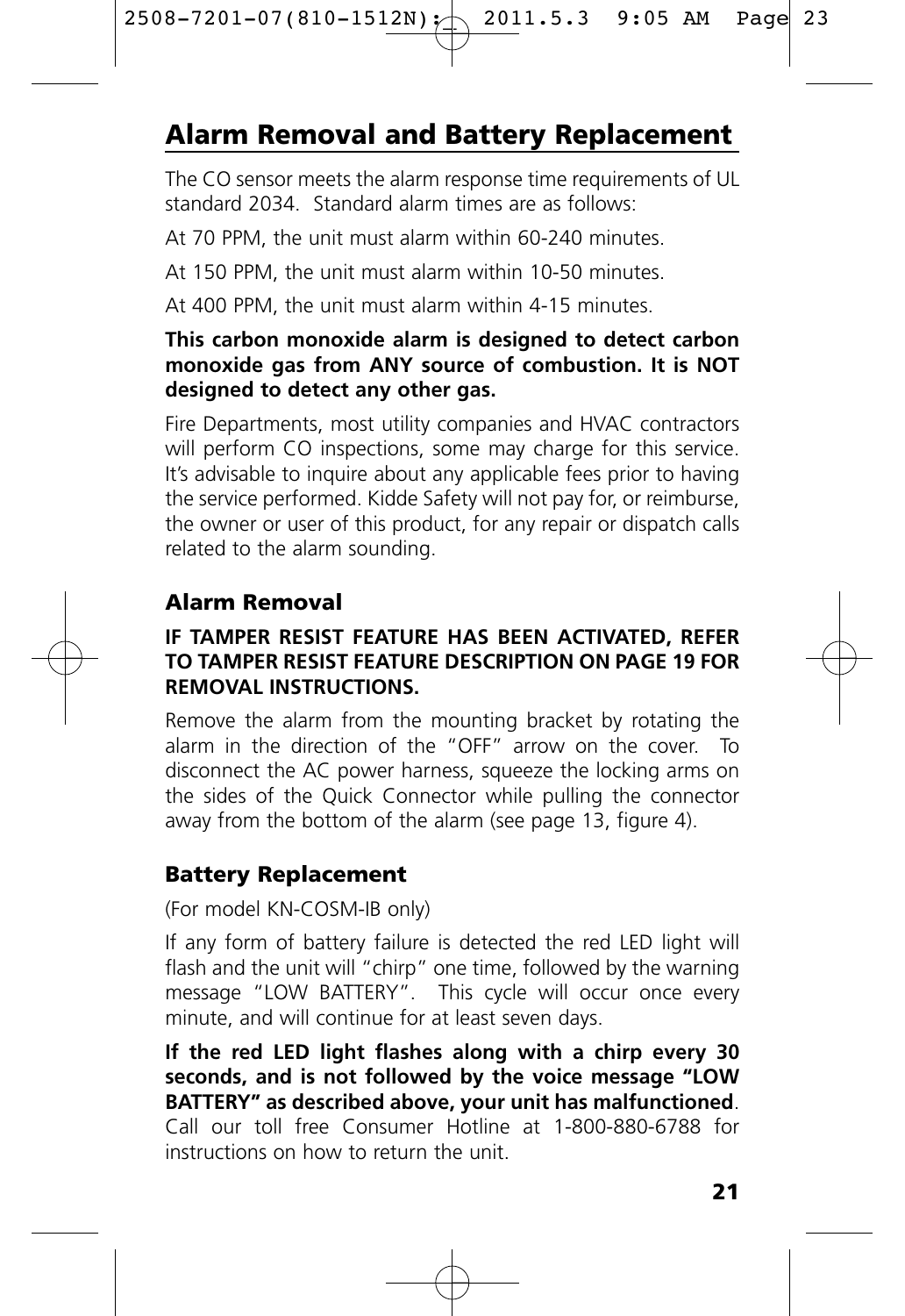# **Alarm Removal and Battery Replacement**

#### **CAUTION: YOUR SMOKE/CO ALARM IS SEALED AND THE COVER IS NOT REMOVABLE!**

To replace the battery you must first remove the alarm from the mounting bracket by following the ALARM REMOVAL instructions at the beginning of this section. After the alarm has been removed, you can open the battery door and replace the battery.

Battery installation instructions are provided on the inside of the battery door.



**FIGURE 6 Battery Replacement**

When installing the battery, press the battery reminder finger down into the battery compartment and install the battery (see figure 6).

#### **CAUTION! IF THE BATTERY REMINDER FINGER IS NOT HELD DOWN IN THE BATTERY COMPARTMENT BY THE BATTERY, THE BATTERY DOOR WILL NOT CLOSE, THE AC QUICK CONNECTOR WILL NOT ATTACH TO THE ALARM, AND THE ALARM WILL NOT ATTACH TO THE MOUNTING BRACKET.**

After installing or changing the battery, reinstall your alarm. Test your alarm by using the test/reset button and check that the green LED is on.

Replace batteries with one of the following approved brands: Duracell MN1604, MX1604, Energizer 522, Gold Peak 1604A, Ultralife U9VL-J. These batteries can be purchased at your local retailer.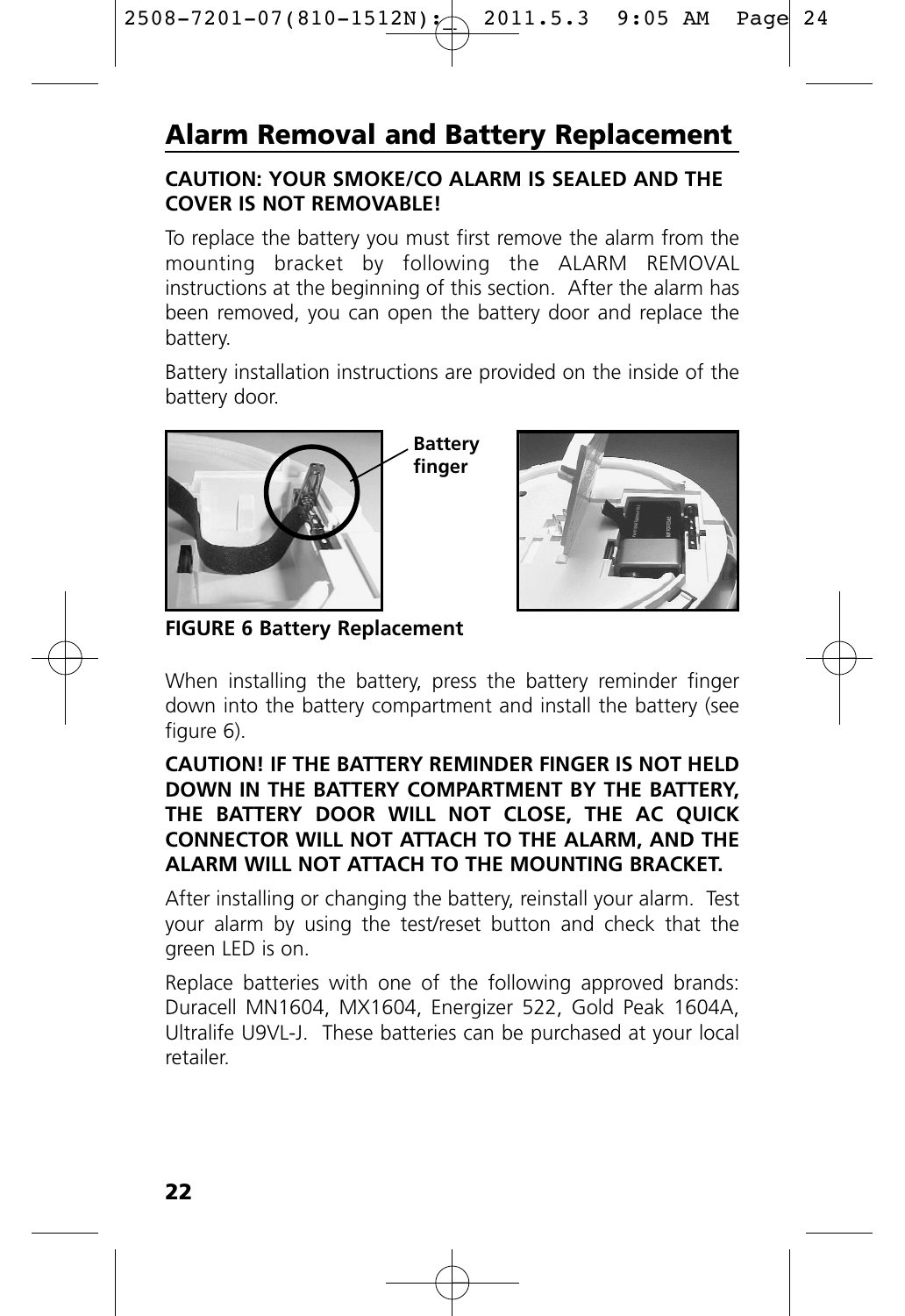### **General Maintenance**

**WARNING!** Use only the batteries specified. Use of different batteries may have a detrimental effect on the Smoke/CO alarm. A good safety measure is to replace the battery at least once a year, or at the same time yo change your clocks for daylight saving time.

#### **Alarm Replacement**

Seven years after initial power-up, this unit will "chirp" twice every 30 seconds to indicate that it is time to replace the alarm. A label has been provided on the side of the alarm that has "Replace by" printed on it. Write the replace by date on the label. The date written on the label should be after seven (7) years of cumulative power.

#### **REPLACE IMMEDIATELY! IT WILL NOT DETECT CO IN THIS CONDITION.**

To keep your Smoke/CO Alarm in good working order, please follow these simple steps:

- Verify the unit's alarm and LED lights operation by pushing the test/reset button once a week.
- Remove the unit from mounting bracket and vacuum the alarm cover and vents with a soft brush attachment once a month to remove dust and dirt. REINSTALL IMMEDIATELY AFTER CLEANING AND THEN TEST USING THE TEST/RESET **BUTTON!**
- Never use detergents or other solvents to clean the unit.
- Avoid spraying air fresheners, hair spray, or other aerosols near the Smoke/CO Alarm.

Do not paint the unit. Paint will seal the vents and interfere with the sensor's ability to detect smoke and CO. Never attempt to disassemble the unit or clean inside. This action will void your warranty.

Move the Smoke/CO Alarm and place in another location prior to performing any of the following:

- Staining or stripping wood floors or furniture
- Painting
- Wall papering
- Using adhesives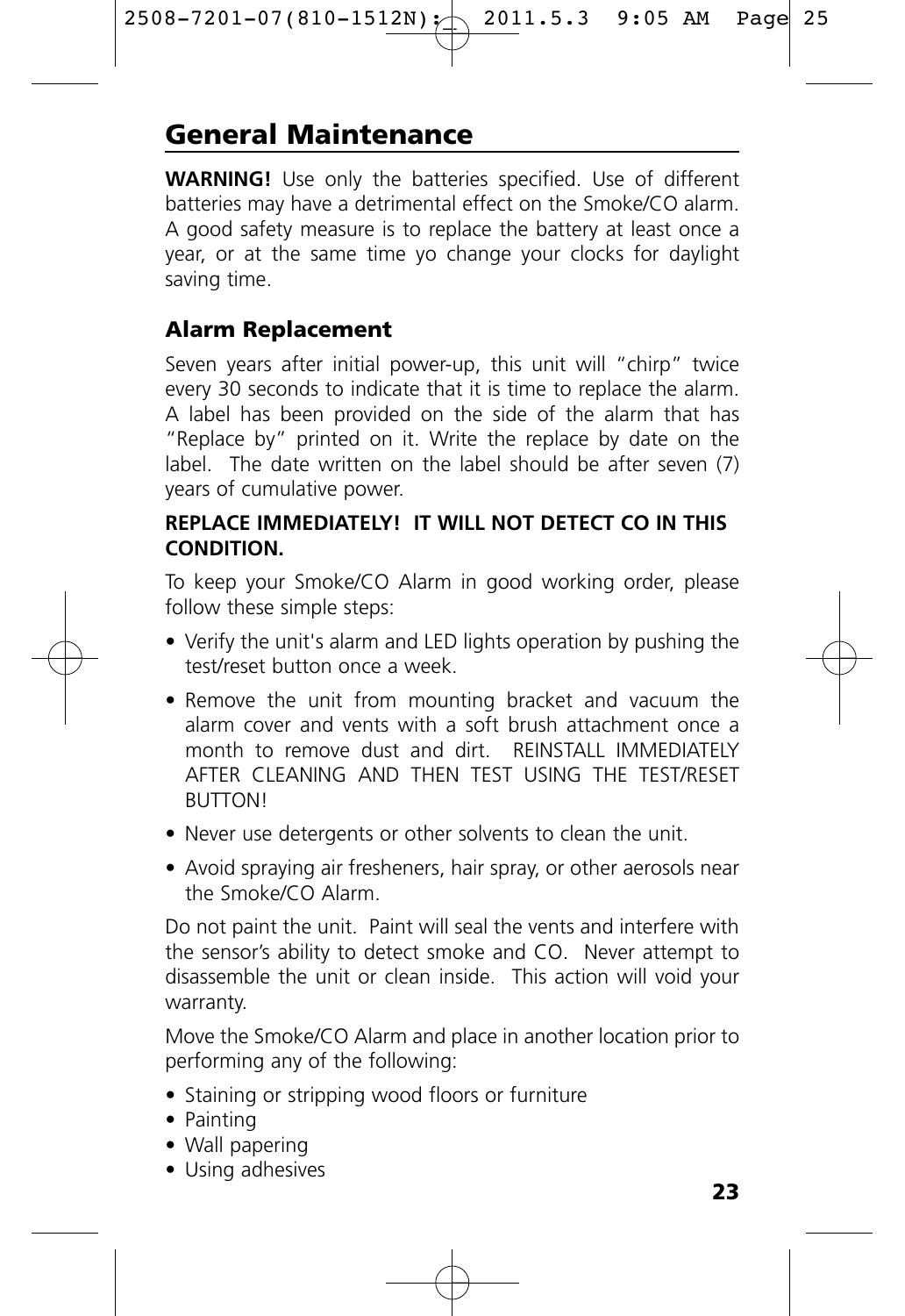### **General Maintenance**

Storing the unit in a plastic bag during any of the above projects will protect the sensors from damage. Do not place near a diaper pail.

**WARNING:** Reinstall the Smoke/CO Alarm as soon as possible to assure continuous protection.

When household cleaning supplies or similar contaminates are used, the area must be well ventilated. The following substances can effect the CO sensor and may cause false readings and damage to the sensor:

Methane, propane, iso-butane, iso-propanol, ethyl acetate, hydrogen sulfide, sulfide dioxides, alcohol based products, paints, thinner, solvents, adhesives, hair spray, after shave, perfume, and some cleaning agents.

### **Carbon Monoxide Safety Information General CO Information**

Carbon monoxide (CO) is a colorless, odorless, and tasteless poison gas that can be fatal when inhaled. CO inhibits the blood's capacity to carry oxygen.

#### **Possible Sources**

CO can be produced when burning any fossil fuel: gasoline, propane, natural gas, oil and wood. It can be produced by any fuel-burning appliance that is malfunctioning, improperly installed, or not ventilated correctly. Possible sources include furnaces, gas ranges/stoves, gas clothes dryers, water heaters, portable fuel burning space heaters, fireplaces, wood-burning stoves and certain swimming pool heaters. Blocked chimneys or flues, back drafting and changes in air pressure, corroded or disconnected vent pipes, and a loose or cracked furnace exchanger can also cause CO. Vehicles and other combustion engines running in an attached garage and using a charcoal/gas grill or hibachi in an enclosed area are all possible sources of CO.

The following conditions can result in transient CO situations: Excessive spillage or reverse venting of fuel-burning appliances caused by outdoor ambient conditions such as: Wind direction and/or velocity, including high gusts of wind, heavy air in the vent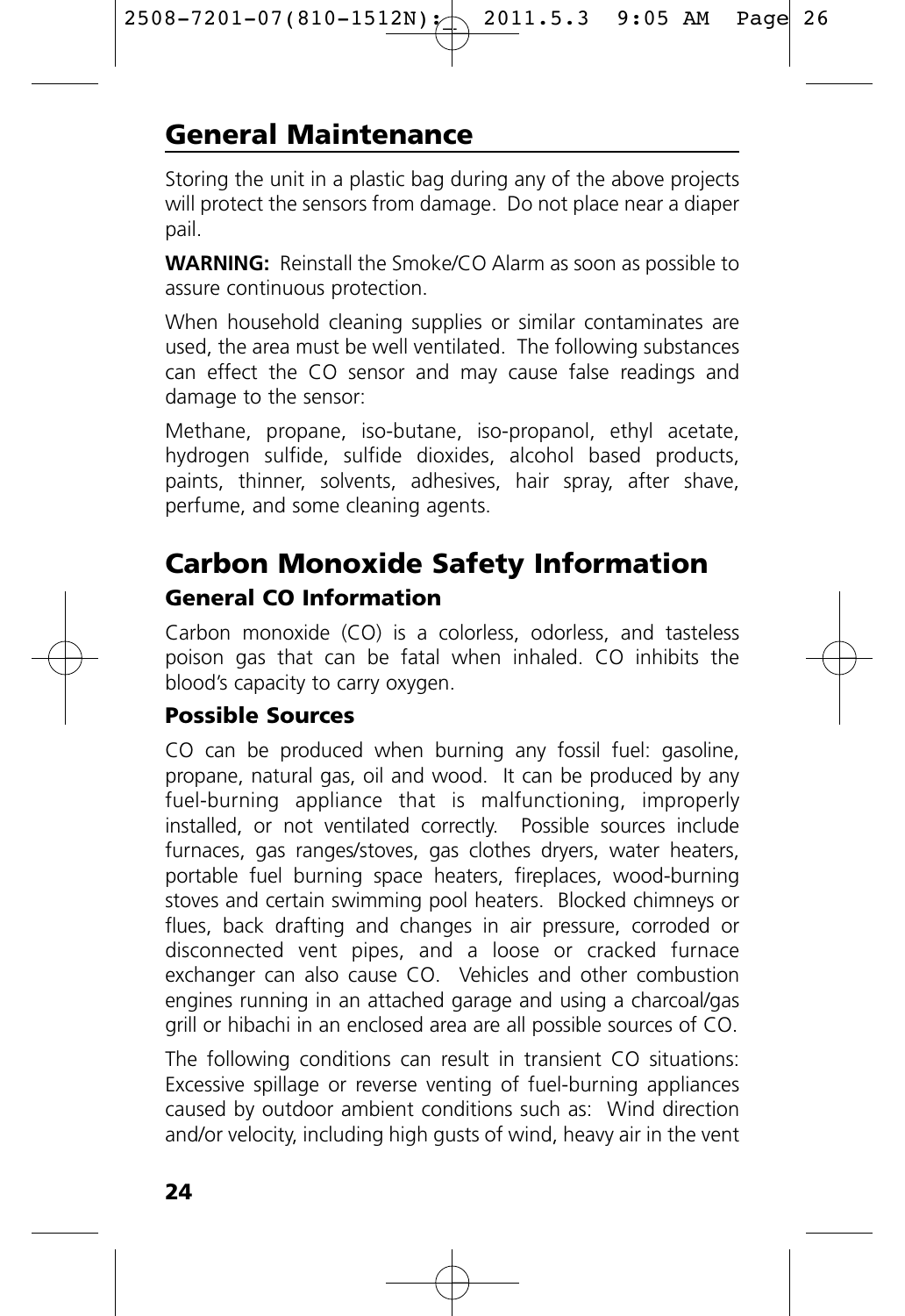# **Carbon Monoxide Safety Information**

pipes (cold/humid air with extended periods between cycles), negative pressure differential resulting from the use of exhaust fans, simultaneous operation of several fuel-burning appliances competing for limited internal air, vent pipe connections vibrating loose from clothes dryers, furnaces, or water heaters, obstructions in, or unconventional, vent pipe designs which can amplify the above situations, extended operation of unvented fuel-burning devices (range, oven, fireplace, etc.), temperature inversions which can trap exhaust gasses near the ground, car idling in an open or closed attached garage, or near a home.

### **CO Safety Tips**

Every year have the heating system, vents, chimney and flue inspected and cleaned by a qualified technician. Always install appliances according to manufacturer's instructions and adhere to local building codes. Most appliances should be installed by professionals and inspected after installation. Regularly examine vents and chimneys for improper connections, visible rust, or stains, and check for cracks in furnace heat exchangers. Verify the color of flame on pilot lights and burners is blue. A yellow or orange flame is a sign that the fuel is not burning completely. Teach all household members what the alarm sounds like and how to respond.

### **Symptoms of CO Poisoning**

Initial carbon monoxide poisoning symptoms are similar to the flu with no fever and can include dizziness, severe headaches, nausea, vomiting and disorientation. Everyone is susceptible but experts agree that unborn babies, pregnant women, senior citizens and people with heart or respiratory problems are especially vulnerable. If symptoms of carbon monoxide poisoning are experienced seek medical attention immediately. CO poisoning can be determined by a carboxyhemoglobin test.

The following symptoms are related to CARBON MONOXIDE POISONING and should be discussed with ALL members of the household: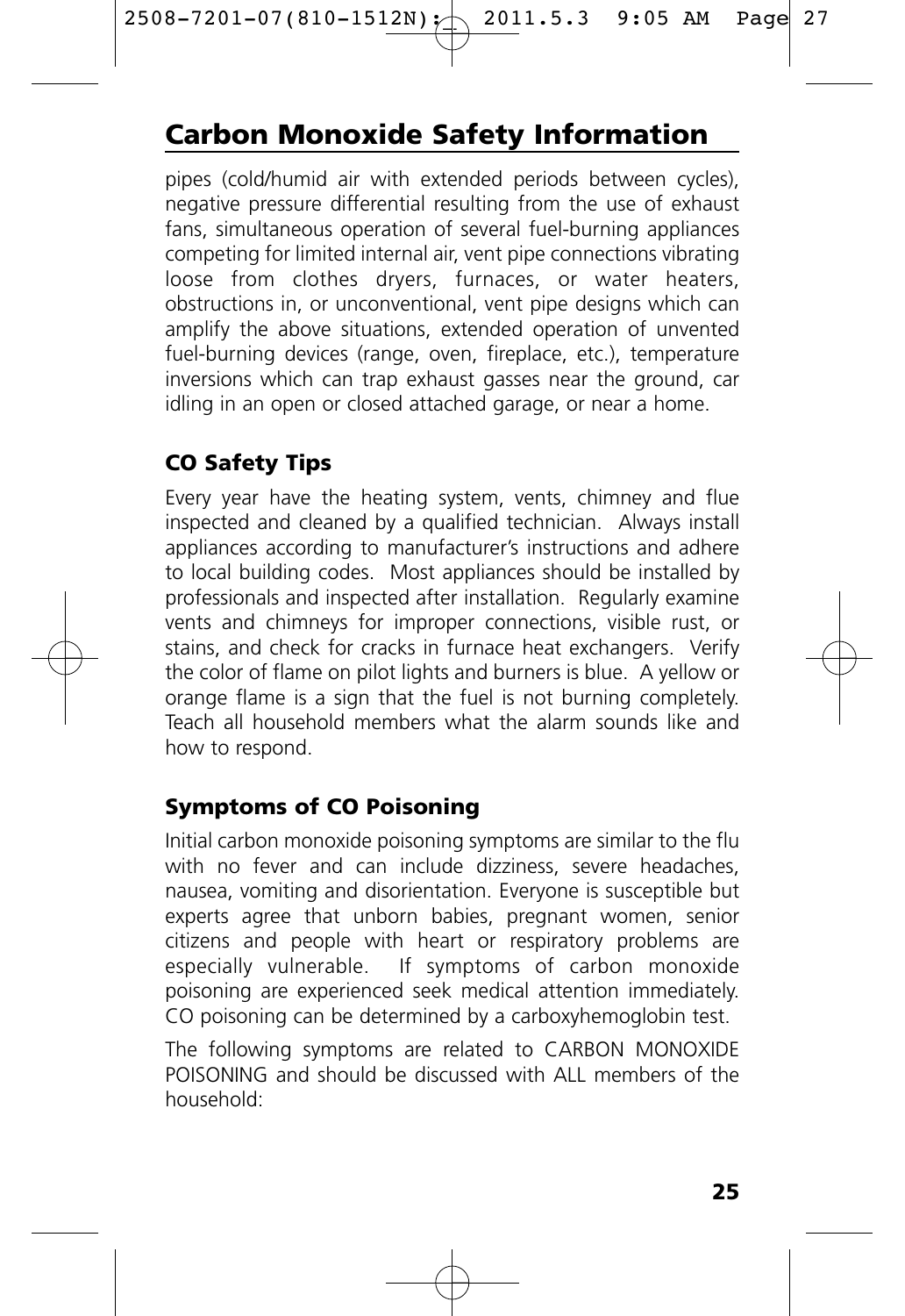# **Carbon Monoxide Safety Information**

- 1. **Mild Exposure:** Slight headache, nausea,vomiting, fatigue (often described as "Flu-like" symptoms).
- 2. **Medium Exposure:** Severe throbbing headache, drowsiness, confusion, fast heart rate.
- 3. **Extreme Exposure:** Unconsciousness, convulsions, cardiorespiratory failure, death.

The above levels of exposure relate to healthy adults. Levels differ for those at high risk. Exposure to high levels of carbon monoxide can be fatal or cause permanent damage and disabilities. Many cases of reported carbon monoxide poisoning indicate that while victims are aware they are not well, they become so disoriented they are unable to save themselves by either exiting the building, or calling for assistance. Also, young children and household pets may be the first effected. Familiarization with the effects of each level is important.

### **Fire Safety Information Escape Plan**

Familiarize everyone with the sound of the smoke alarm and train them to leave the home when they hear it. Practice a fire drill at least every six months, including fire drills at night. Ensure that small children hear the alarm and wake when it sounds. They must wake up in order to execute the escape plan. Practice allows all occupants to test your plan before an emergency. You may not be able to reach your children. It is important they know what to do. Know two ways out of every room (door & window) and identify a meeting place outside the home where everyone will gather once they have exited the residence. When two people have reached the meeting place, one should leave to call 911 while the second person stays to account for additional family members.

#### **Establish a rule that once you're out, you never reenter under any circumstance!**

Current studies have shown smoke alarms may not awaken all sleeping individuals, and that it is the responsibility of individuals in the household that are capable of assisting others to provide assistance to those who may not be awakened by the alarm sound, or to those who may be incapable of safely evacuating the area unassisted.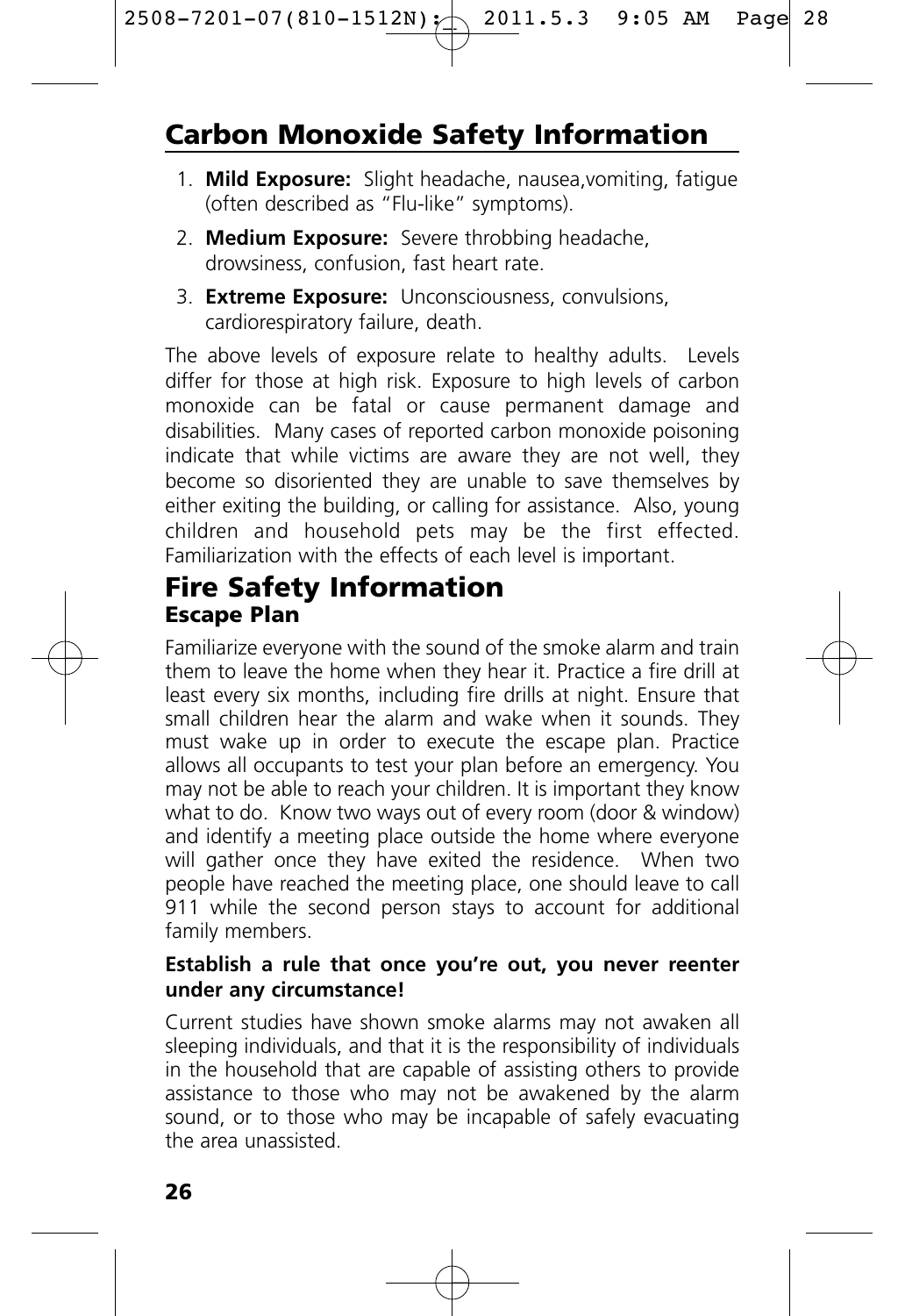# **Fire Safety Information**

### **Fire Prevention**

Never smoke in bed, or leave cooking food unattended. Teach children never to play with matches or lighters!

Train everyone in the home to recognize the alarm pattern, voice message warning and to leave the home using their escape plan when it's heard.

Know how to do "Stop, Drop and Roll" if clothes catch on fire, and how to crawl low under smoke. Install and maintain fire extinguishers on



every level of the home and in the kitchen, basement and garage. Know how to use a fire extinguisher prior to an emergency. Second level and higher occupied rooms with windows, should have an escape ladder.

### **Industry Safety Standards NFPA (National Fire Protection Association)**

For your information, the National Fire Protection Association's Standard 72, reads as follows:

Smoke Detection. Where required by applicable laws, codes, or standards for the specified occupancy, approved single- and multiple-station smoke alarms shall be installed as follows: (1) In all sleeping rooms Exception: Smoke alarms shall not be required in sleeping rooms in existing one- and two-family dwelling units. (2) Outside of each separate sleeping area, in immediate vicinity of the sleeping rooms. (3) On each level of the dwelling unit, including basements Exception: In existing one- and two-family dwelling units, approved smoke alarms powered by batteries are permitted.

Smoke Detection - Are More Smoke Alarms Desirable? The required number of smoke alarms might not provide reliable early warning protection for those areas separated by a door from the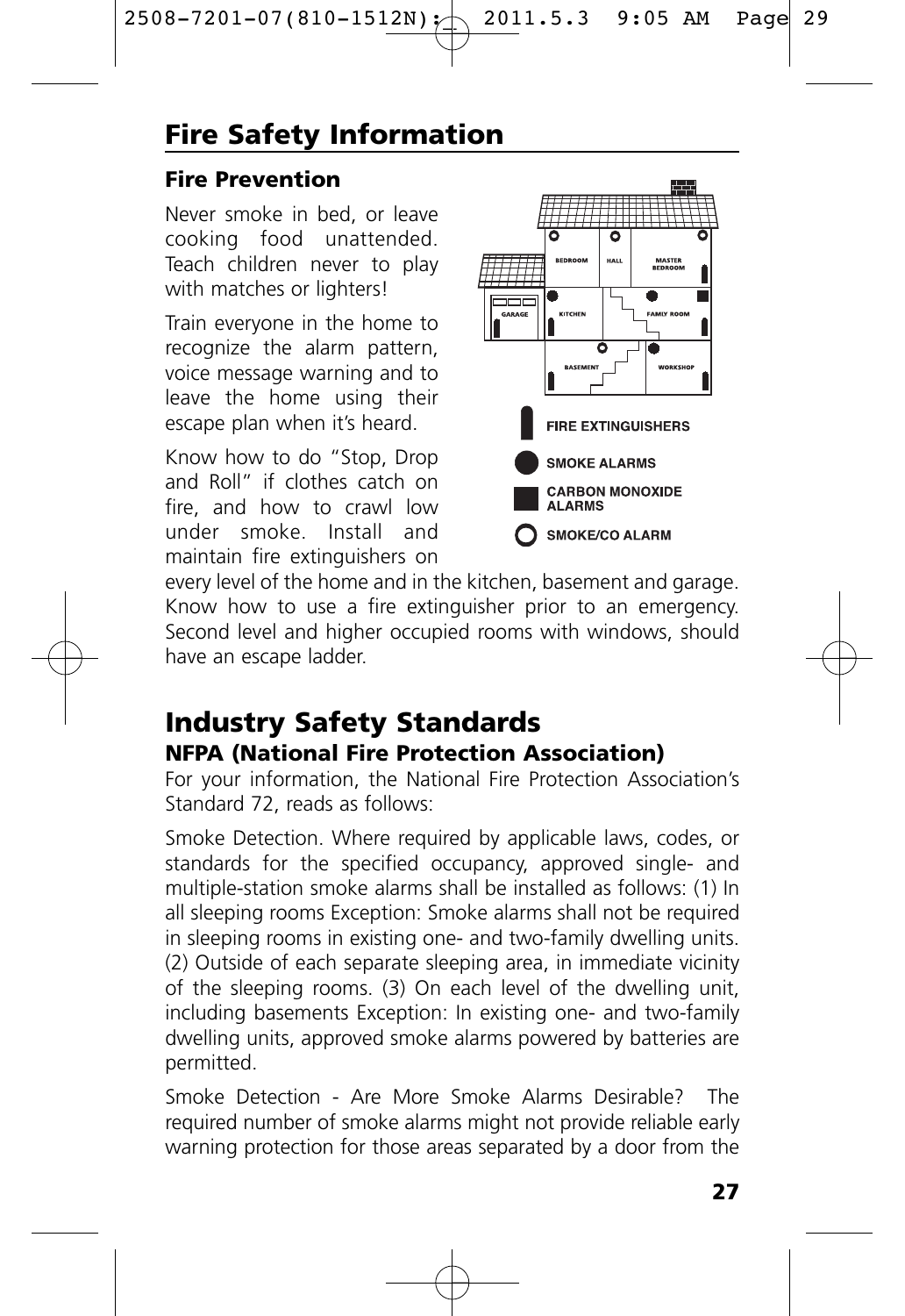# **Industry Safety Standards**

areas protected by the required smoke alarms. For this reason, it is recommended that the householder consider the use of additional smoke alarms for those areas for increased protection. The additional areas include the basement, bedrooms, dining room, furnace room, utility room, and hallways not protected by the required smoke alarms. The installation of smoke alarms in kitchens, attics (finished or unfinished), or garages is not normally recommended, as these locations occasionally experience conditions that can result in improper operation.

### **California State Fire Marshall**

Early warning fire detection is best achieved by the installation of fire detection equipment in all rooms and areas of the household as follows: A smoke alarm installed in each separate sleeping area (in the vicinity, but outside the bedrooms), heat or smoke detectors in the living rooms, dining rooms, bedrooms, kitchens, hallways, attics, furnace rooms, closets, utility and storage rooms, basements and attached garages.

### **Consumer Product Safety Commission**

The Consumer Product Safety Commission (CPSC) recommends the use of at least one CO Alarm per household, located near the sleeping area.

### **NRC**

Ionization type smoke alarms use a very small amount of a radioactive element in the sensing chamber to enable detection of visible and invisible combustion products. The radioactive element is safely contained in the chamber and requires no adjustments or maintenance. This smoke alarm meets or exceeds all government standards. It is manufactured and distributed under license from the U.S. Nuclear Regulatory Commission.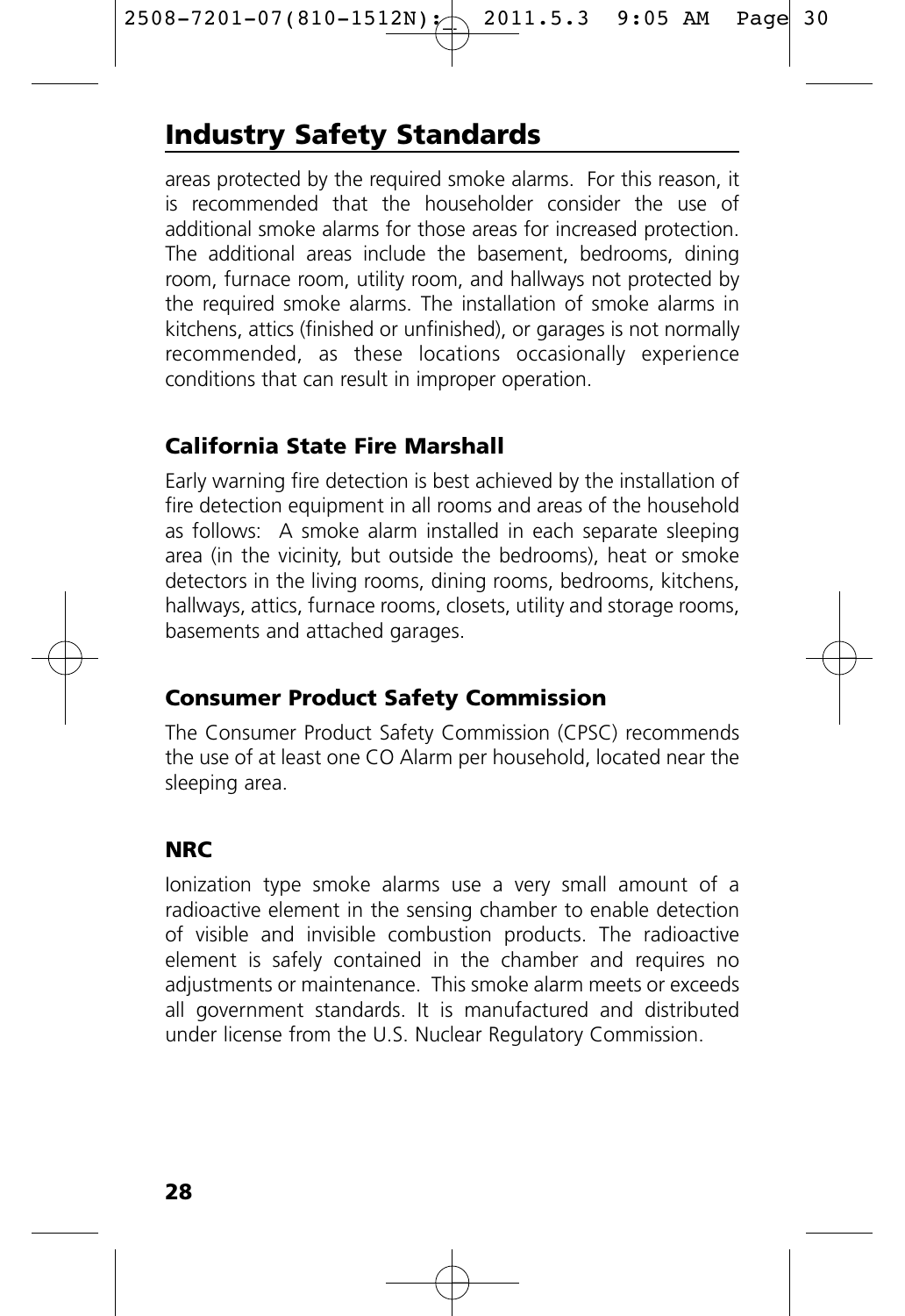### **Limited Warranty**

#### **SEVEN YEAR LIMITED WARRANTY**

KIDDE warrants that the enclosed alarm (but not the battery) will be free from defects in material and workmanship or design under normal use and service for a period of seven years from the date of purchase. The obligation of KIDDE under this warranty is limited to repairing or replacing the alarm or any part which we find to be defective in material, workmanship or design, free of charge, upon sending the alarm with proof of date of purchase, postage and return postage prepaid, to Warranty Service Department, KIDDE, 1016 Corporate Park Dr., Mebane, NC 27302.

This warranty shall not apply to the alarm if it has been damaged, modified, abused or altered after the date of purchase or if it fails to operate due to improper maintenance or inadequate AC or DC power. Any implied warranties arising out of this sale, including but not limited to the implied warranties of description,merchantability and fitness for a particular purpose, are limited in duration to the above warranty period. In no event shall the Manufacturer be liable for loss of use of this product or for any indirect, special, incidental or consequential damages, or costs, or expenses incurred by the consumer or any other user of this product, whether due to a breach of contract, negligence, strict liability in tort or otherwise. The Manufacturer shall have no liability for any personal injury, property damage or any special, incidental, contingent or consequential damage of any kind resulting from gas leakage, fire or explosion.

Since some states do not allow limitations of the duration of an implied warranty or do not allow the exclusion or limitation of incidental or consequential damages, the above limitations or exclusions may not apply to you. While this warranty gives you specific legal rights, you may also have other rights which vary from state to state.

Also, KIDDE makes no warranty, express or implied, written or oral, including that of merchantability or fitness for any particular purpose, with respect to the battery.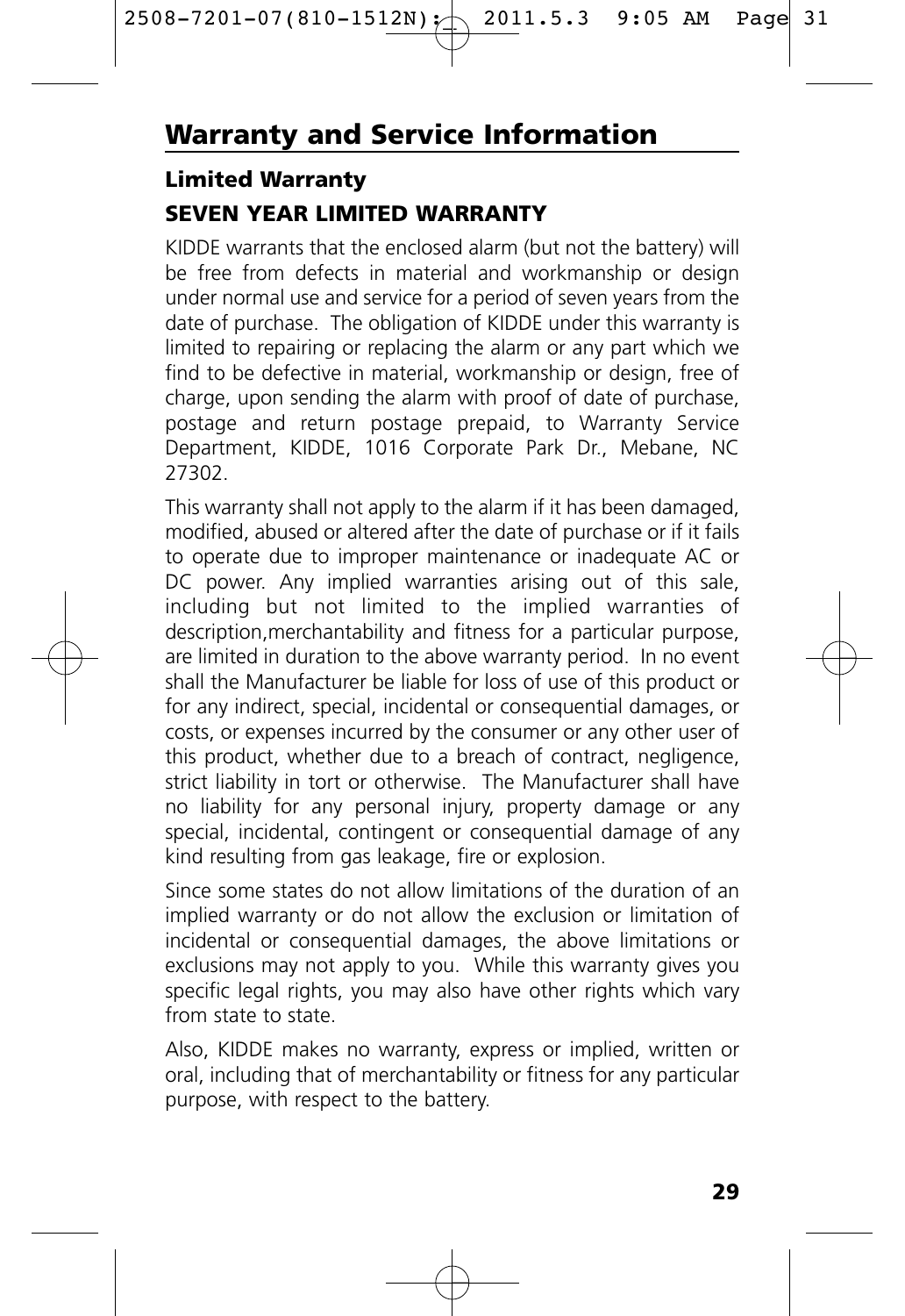# **Warranty and Service Information**

The above warranty may not be altered except in writing signed by both parties hereto.

Your Nighthawk Combination Smoke & CO Alarm is not a substitute for property, fire, disability, life or other insurance of any kind. Appropriate insurance coverage is your responsibility. Consult your insurance agent.

Removal of the front cover will void the warranty.

#### **This alarm is not intended to alert hearing impaired individuals.**

During the specified warranty period Kidde Products will repair or replace, at its discretion any defective Nighthawk Combination Smoke & CO Alarms that are returned in a postage paid package to the following address: Kidde Products Attn: Warranty Returns, 1016 Corporate Park Dr., Mebane, NC 27302, USA. Please include your name, address and phone number along with a brief description of what is wrong with the unit. For further assistance please call our toll free Consumer Hotline at 1-800-880-6788. Damage from neglect, abuse or failure to adhere to any of the enclosed instructions will result in termination of the warranty, and the unit will not be replaced or repaired.

### **Product Registration**

This manual and the products described herein are copyrighted, with all rights reserved. Under these copyright laws, no part of this manual may be copied for use without the written consent of Kidde. If you require further information please contact out Consumer Hotline at 1-800-880-6788 or write us at: Kidde Products, 1016 Corporate Park Dr., Mebane, NC 27302.

Our internet address is www.kidde.com.